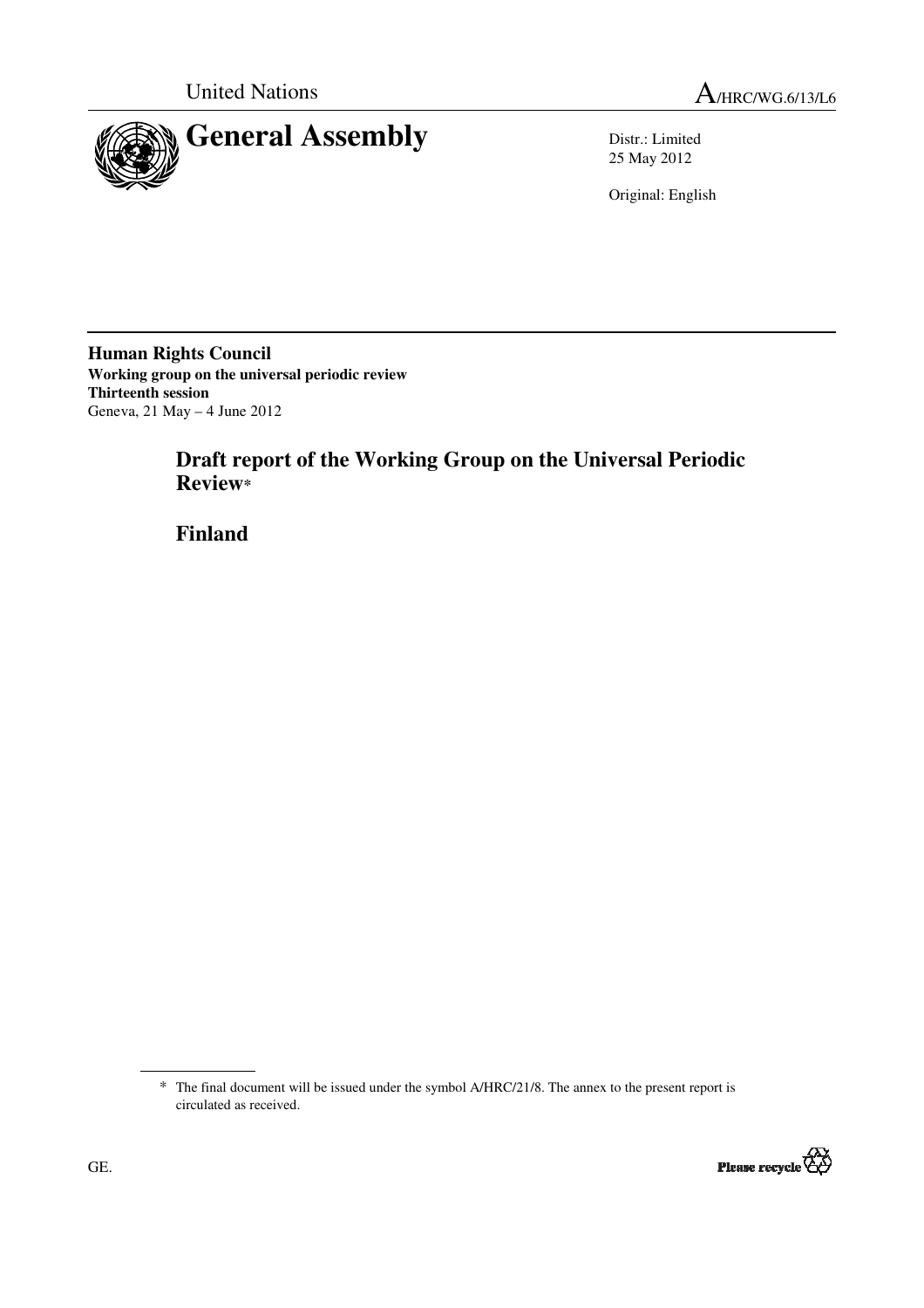### **A/HRC/WG.6/13/L.6**

# Contents

|       |    | Paragraphs | Page |
|-------|----|------------|------|
|       |    | $1 - 4$    |      |
|       |    | 5-88       |      |
|       | A. | $5 - 17$   |      |
|       | В. | 18-88      |      |
| Н.    |    | 89-92      |      |
| III.  |    | 93         |      |
| Annex |    |            |      |
|       |    |            |      |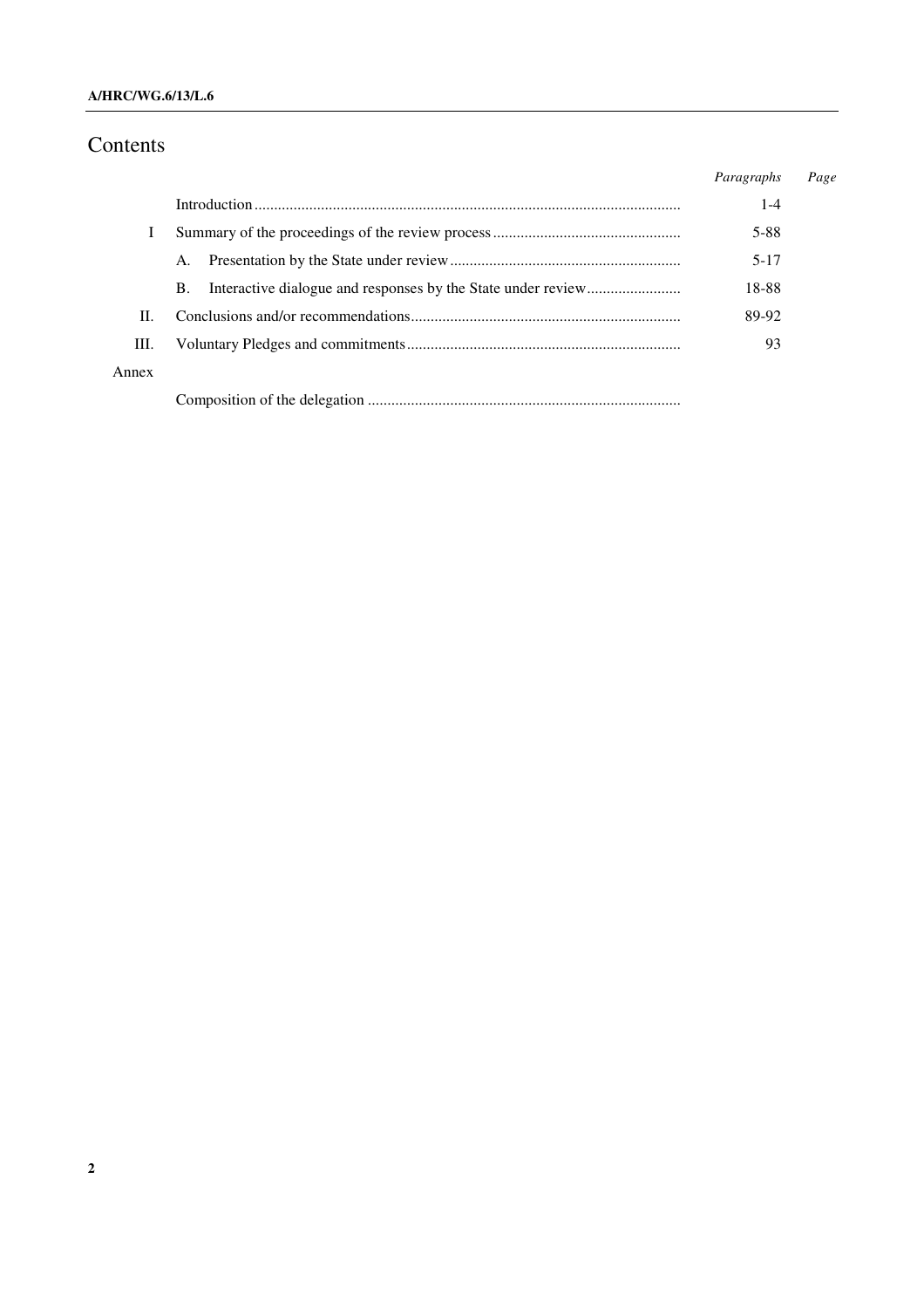# **Introduction**

1. The Working Group on the Universal Periodic Review (UPR), established in accordance with Human Rights Council resolution 5/1 of 18 June 2007, held its thirteenth session from 21 May to 4 June 2012. The review of Finland was held at the  $6<sup>th</sup>$  meeting on 23 May 2012. The delegation of Finland was headed by the Minister for International Development, Ms. Heidi Hautala. At its  $10<sup>th</sup>$  meeting held on 25 May 2012, the Working Group adopted the report on Finland.

2. On 3 May 2012, the Human Rights Council selected the following group of rapporteurs (troika) to facilitate the review of Finland: Djibouti, Jordan and Peru.

3. In accordance with paragraph 15 of the annex to resolution 5/1 and paragraph 5 of the annex to Human Rights Council resolution 16/21 of 25 March 2011, the following documents were issued for the review of Finland:

 (a) A national report submitted/written presentation made in accordance with paragraph 15 (a) (A/HRC/WG.6/13/FIN/1);

(b) A compilation prepared by OHCHR in accordance with paragraph 15 (b) (A/HRC/WG.6/13/FIN/2), A/HRC/WG.6/13/FIN/2/Corr.1 and A/HRC/WG.6/13/FIN/2/Corr.1 and A/HRC/WG.6/13/FIN/2/Corr.2;

(c) A summary prepared by OHCHR in accordance with paragraph 15 (c) (A/HRC/WG.6/13/FIN/3) and A/HRC/WG.6/13/FIN/3/Corr.1.

4. A list of questions prepared in advance by Czech Republic, the Netherlands, Norway, Slovenia, Sweden, United Kingdom of Great Britain and Northern Ireland was transmitted to Finland through the troika. These questions are available on the extranet of the UPR.

# **I. Summary of the proceedings of the review process**

### **A. Presentation by the State under review**

5. In its introductory statement, the delegation mentioned that it was a privilege and at the same time it was a challenge to be among the first countries being reviewed in the second round of the Universal Periodic Review (UPR). It reiterated the importance of UPR with its universal character to address human rights challenges at the international and national level.

6. The delegation highlighted some key lessons that it documented during preparation of its second review. First, the government maintained a transparent approach in the preparation of the national report. Authorities and civil society organizations had the possibility to comment on the strengths and weaknesses of human rights situation and to submit their views on a draft version of the report. Individual citizens had a possibility to present views on the Finnish human rights situation via an internet forum. Secondly, the UPR work, before and after the review, should be founded on a real dialogue between the government and the civil society. The third lesson is that the UPR is a continuous process and the implementation of recommendations is the most important phase. A voluntary midterm review helps in keeping the implementation process on track.

7. The focus of the National Report was on the implementation of recommendations made during the first review and also depicted the development of human rights since 2008.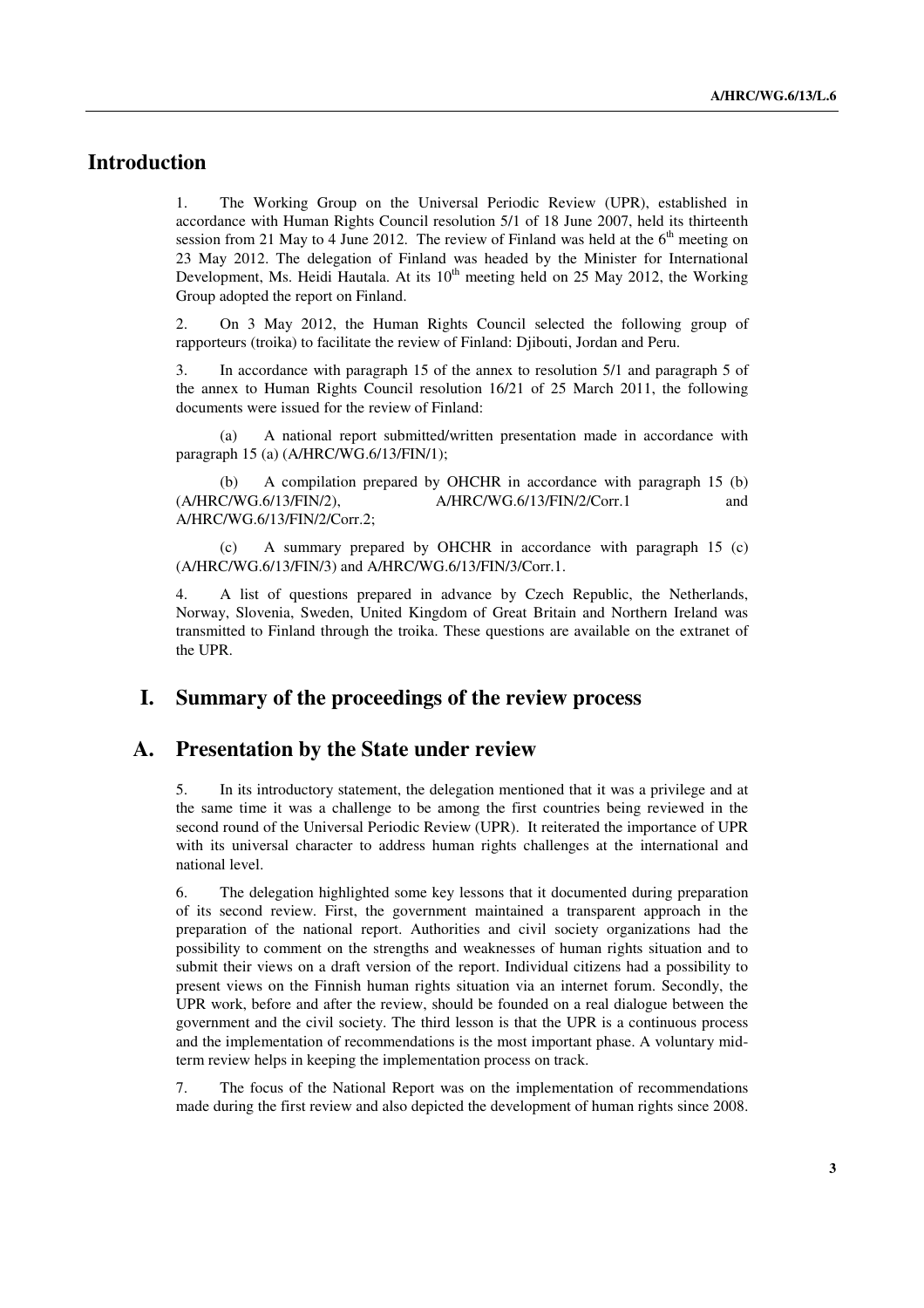It also referred to the implementation of two voluntary commitments made by Finland during its first review. Finland also presented two new voluntary commitments: firstly, the commitment to the development assistance objective was renewed and human rights were put at the center of its development policy. Secondly, the newly established network for fundamental and human rights, with representatives from all the ministries would serve to undertake more effective monitoring of the implementation of Finland's human rights obligations and commitments.

8. The delegation continued its introductory statement by responding to advance written questions. On non-discrimination, the delegation highlighted that the equality legislation has been under reform to strengthen it in respect to the various discrimination grounds, such as sexual orientation and disability. The renewed legislation should enter into force before the next Parliamentary elections in 2015. A new Disability Policy Programme for the years 2010–2015 contains 122 concrete measures. Furthermore, the Government was finalizing a cross-sectoral action plan for gender equality.

9. The National Policy on the Roma, adopted in 2010, is human right-based policy and contains six key policy areas, 10 guidelines and 147 concrete proposals. The National Policy is implemented by a steering and monitoring group which coordinates and monitors the policy implementation, provides expert support for the implementation, develops indicators, collects data and draws up the first progress report in 2013. Half of the members of the group have Roma background. According to the Government's new survey, the standard of housing for the Roma is almost the same as that for the main population. Roma people are, however, more frequently dependent on rented flats offered by municipalities.

In respect to domestic violence, the delegation stated that the Action Plan to reduce violence against women for the period of 2010-2015 promoted the prevention of violence, victim protection and support, as well as bringing offenders to justice. The delegation stated that unfortunately the number of fatal attacks involving families have increased sharply in the past year. A panel has been set up to study inter alia how such incidents could be averted in the future.

11. Regarding the implementation of the CRC, the delegation highlighted that Finland's family policy fosters a safe living environment for children while also supporting parenthood. The Government implements the Programme for Children and Youth Policy 2012-2015. The Office of the Ombudsman for Children monitors the rights and wellbeing of children.

12. The Government planned to adopt a resolution on dismantling institutional care for persons with intellectual disabilities till 2020. A national goal was set to reduce the number of persons with intellectual disabilities living in institutions. A service and transfer plan was drawn up for all persons with disabilities who move away from residential care or their childhood home. Persons with intellectual disabilities will live in ordinary apartments either on their own or in small groups. To ensure that there is enough affordable housing for the intellectually disabled moving from the institutional care the Government is financing the construction of housing for the disabled persons and offering them individual services and support.

13. The Government has been stepping up its work to combat racism, intolerance and xenophobia. The new amendment to the Criminal Code provided additional power to address racism and hate speech. Public display or dissemination of opinions or other messages that threaten, slander or insult any group is punishable. The police have stepped up Internet monitoring and have also been working in the social media, with virtual local police officers serving under their own names online and thereby facilitating contact with the police.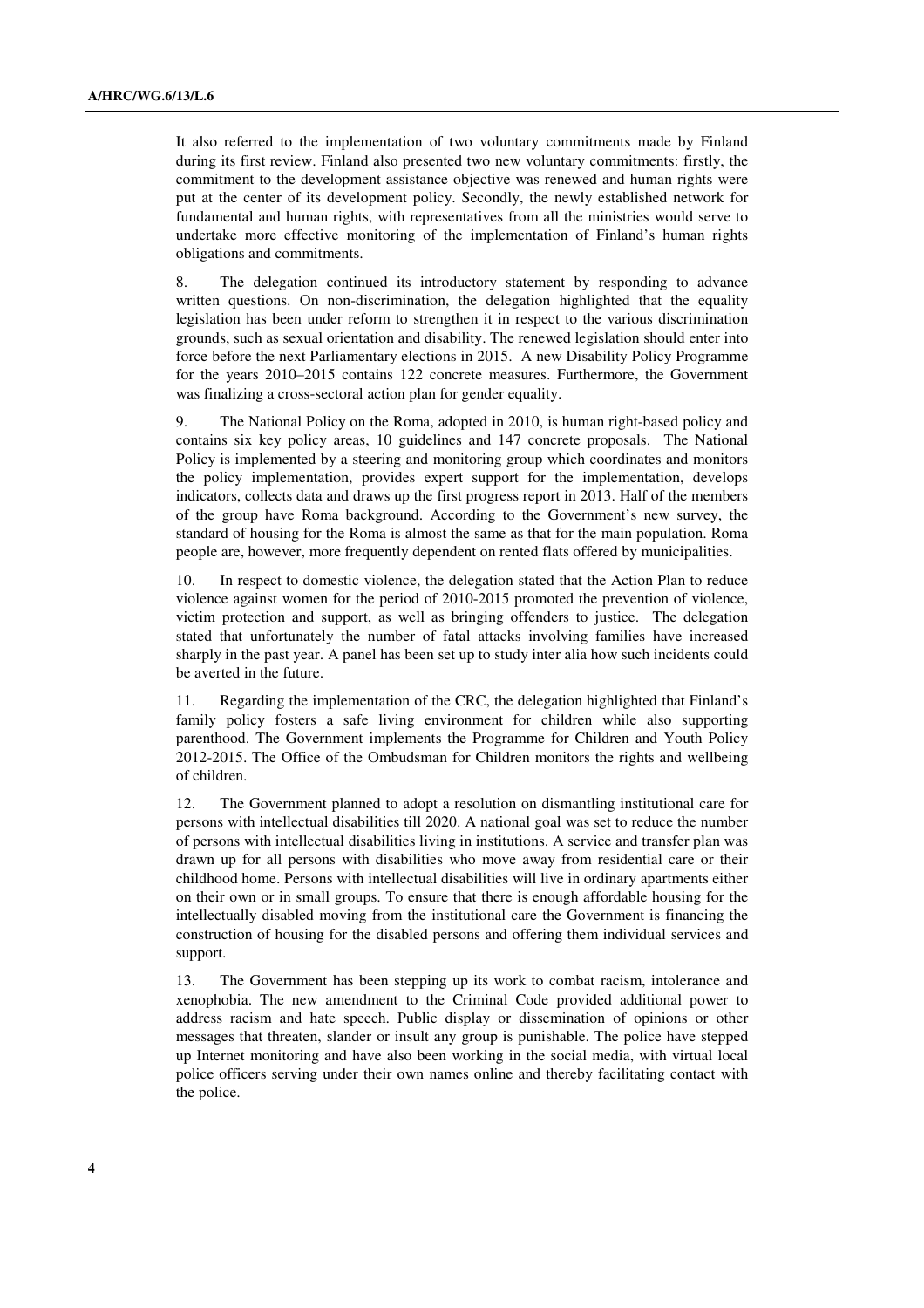14. Exemption from military service on grounds of conscience is provided for in legislation. Application for non-military service can be submitted before the military service, during or after it. Claim of conscientious objection is valid without inquiry. Nonmilitary service is organized in such a way that the service duties do not conflict with the conviction of the person. Service is as long as the longest period of military service. A person who refuses to perform any type of service will be sentenced to imprisonment - the duration of which is half of the remaining service period and at the most six months. On the basis of the new Monitoring Sentences Act, those who have refused all kinds of service may be sentenced to house arrest, which will be electronically supervised, instead of unconditional imprisonment. Finland was planning to reduce the duration of both military and non-military service by 15 days.

15. Several measures have been taken to alleviate the excessive length of judicial proceedings, including streamlining procedures and reallocating resources. Finland is also examining the possible introduction of plea bargaining. In 2010, a new law entered into force to guarantee compensation in cases where delays in judicial proceedings have taken place.

16. The delegation reassured Finland's commitment to full and effective implemention of the 1951 Geneva Convention related to the status of refugees and to respecting the principle of non-refoulement. When assessing the reasons for persecution, the Finnish Immigration Service took into account, inter alia, certain factors, such as sexual orientation. According to the recent decision of the Supreme Administrative Court, asylum cannot be denied even if the person could have avoided persecution in his home country by hiding his sexual orientation.

17. The delegation informed that the Government approved the first national Human Rights Action Plan which defines concrete measures for the next two years.

#### **B. Interactive dialogue and responses by the State under review**

18. During the interactive dialogue, 42 delegations made statements. Recommendations made during the dialogue are to be found in section II of the present report.

Malaysia noted that Finland continued to face challenges in combating racism, intolerance and xenophobia, which was evident by the increase in racist and xenophobic incidents and the growing xenophobic attitudes in its society. Malaysia also raised concerns that despite the obligations under CEDAW the media and advertising in Finland were increasingly becoming pornographic and reinforced the existing stereotypes of women and girls' low self- esteem. Malaysia made recommendations.

20. Mexico noted the new integration and anti-discrimination policies for immigrants. It also noted the entry into force of provisions to prevent racism, intolerance and xenophobia through information technologies. Mexico expressed its belief that the new interinstitutional programme to reduce violence against women would provide a good basis to prevent violence against women, protect and support victims and bring perpetrators to justice. Mexico made recommendations.

21. Morocco praised Finland's efforts to prevent violence against women and encouraged it to continue reducing the high level of homicide. Morocco supported Finland's efforts to combat racism and xenophobia particularly on the Internet. It inquired about the bill on reviewing the provisions on detention of foreigners. Morocco requested information about the progress made in the negotiations with Sweden and Norway on the Nordic Convention on the status of the Sami, as indigenous peoples. Morocco made a recommendation.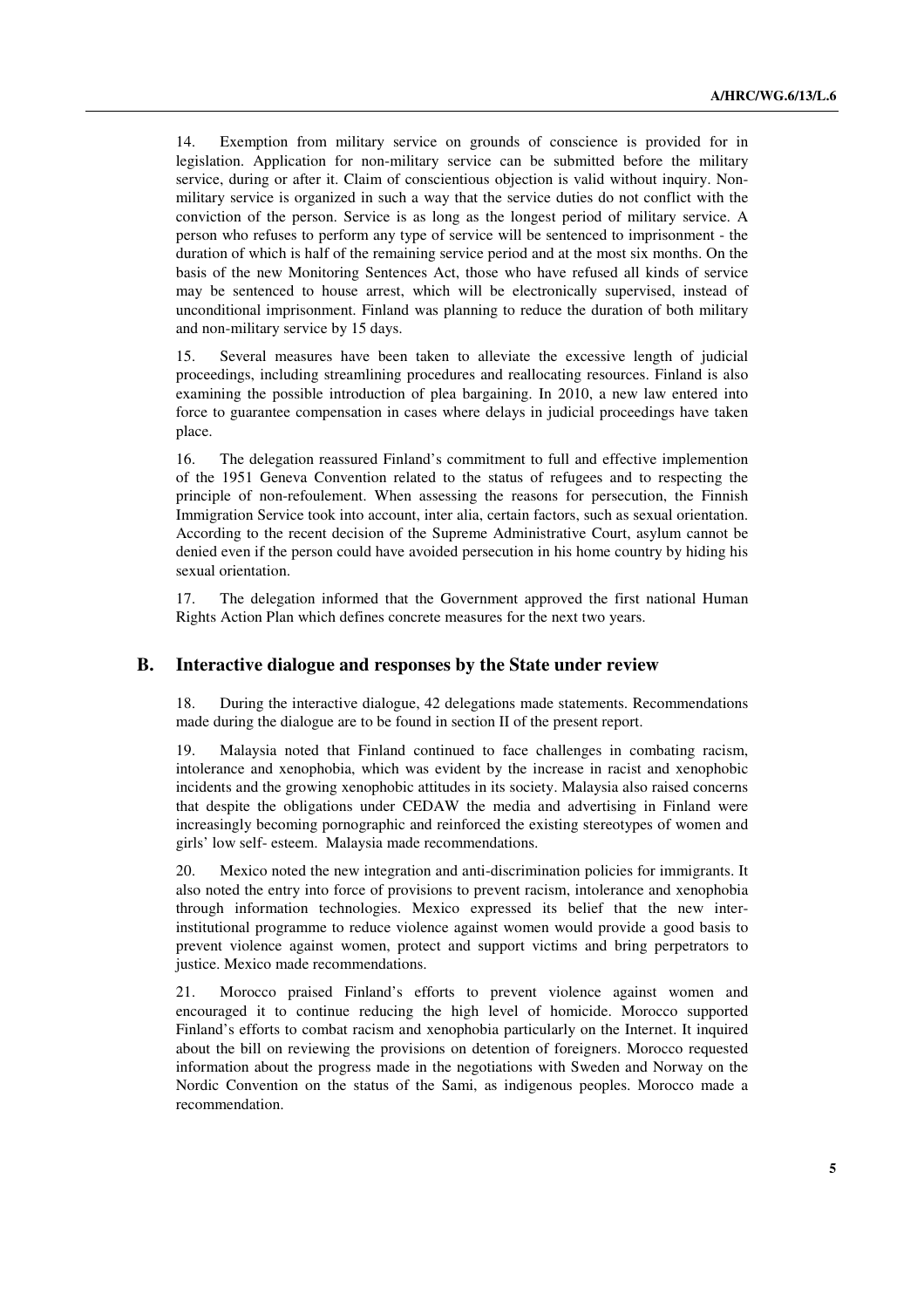22. Mozambique commended Finland for its policies and actions to promote the rights of children, the elderly, minorities, in particular Roma, and disadvantaged people as well as gender equality. It welcomed the incorporation into domestic law of international instruments. Mozambique encouraged Finland to continue with its commitments under the new Act on the promotion of integration and carry on with its decision to ratify CRPD.

23. Namibia commended Finland's commitment to the promotion and protection of human rights, including through its exemplary education programmes and policies on gender equality. It noted Finland's ratification of core human rights instruments. It commended Finland for emphasizing the rights of foreigners, immigrants and asylum seekers, but noted that they continued to face racism, discrimination, intolerance and xenophobia. Discrimination against the Roma also remained a concern. Namibia made recommendations.

24. Nepal noted Finland's strong foundation in human rights and its role in international development policy areas, peacekeeping and mediation. It noted with satisfaction the legal and institutional mechanisms to promote and protect human rights. Finland's efforts to reduce poverty, inequality and gender disparities were encouraging. Particularly noteworthy was the Child and Youth Policy Programme for 2012-2015 in that regard. Nepal made recommendations.

25. Netherlands commended the establishment of the Human Rights Centre and associated Human Rights Delegation, which meant to contribute to the development of indicators for assessing concrete realization of fundamental human rights. It encouraged the steps undertaken by Finland to enhance implementation of the Convention on the Rights of the Child. It hoped that Finland will continue with its on-going efforts to ensure children a safe, stable and violence –free living environment. Netherlands made recommendations.

26. Nicaragua noted that Finland's human rights policy was also part of its international cooperation and hence human rights represented a pillar of Finland's foreign policy. However, it expressed concern at the negative effects on human rights, that the conditionalities attached to the cooperation might have, especially on the right to development. Nicaragua emphasized that cooperation must comply with the guiding principles of mutual respect and solidarity. It encouraged Finland to address domestic human rights issues, particularly persistent discrimination against ethnic and Sami communities. Nicaragua made recommendations.

27. Norway praised Finland's efforts in addressing issues of persons with disabilities. Noting the National Action Plan to prevent violence against women, Norway referred to the high level of domestic violence. Norway expressed concern at the overcrowding in the immigration detention facility. Norway made recommendations.

28. Palestine welcomed Finland's efforts to ensure the promotion and protection of fundamental freedoms and human rights for all irrespective of gender, age, origin, language, religion, beliefs, opinions, health or disability. It welcomed the signing by Finland of the Council of Europe Convention on preventing and combating violence against women and domestic violence, which was the first European Convention on women's rights to establish a comprehensive legal framework. Palestine made recommendations.

29. In responding to the question on combating discrimination and racism, the delegation reaffirmed the Government's commitment to combat racism and referred to a number of measures undertaken by Finland that were provided in the national report, including the reform of relevant legislation and the establishment of the National Human Rights Institution to conduct studies and monitor the realization of human rights in Finland. A number of policy initiatives, including equality planning and equality impact assessment have also been undertaken to promote equality in a number of areas of life. The Government provided funding to civil society initiatives to combat discrimination and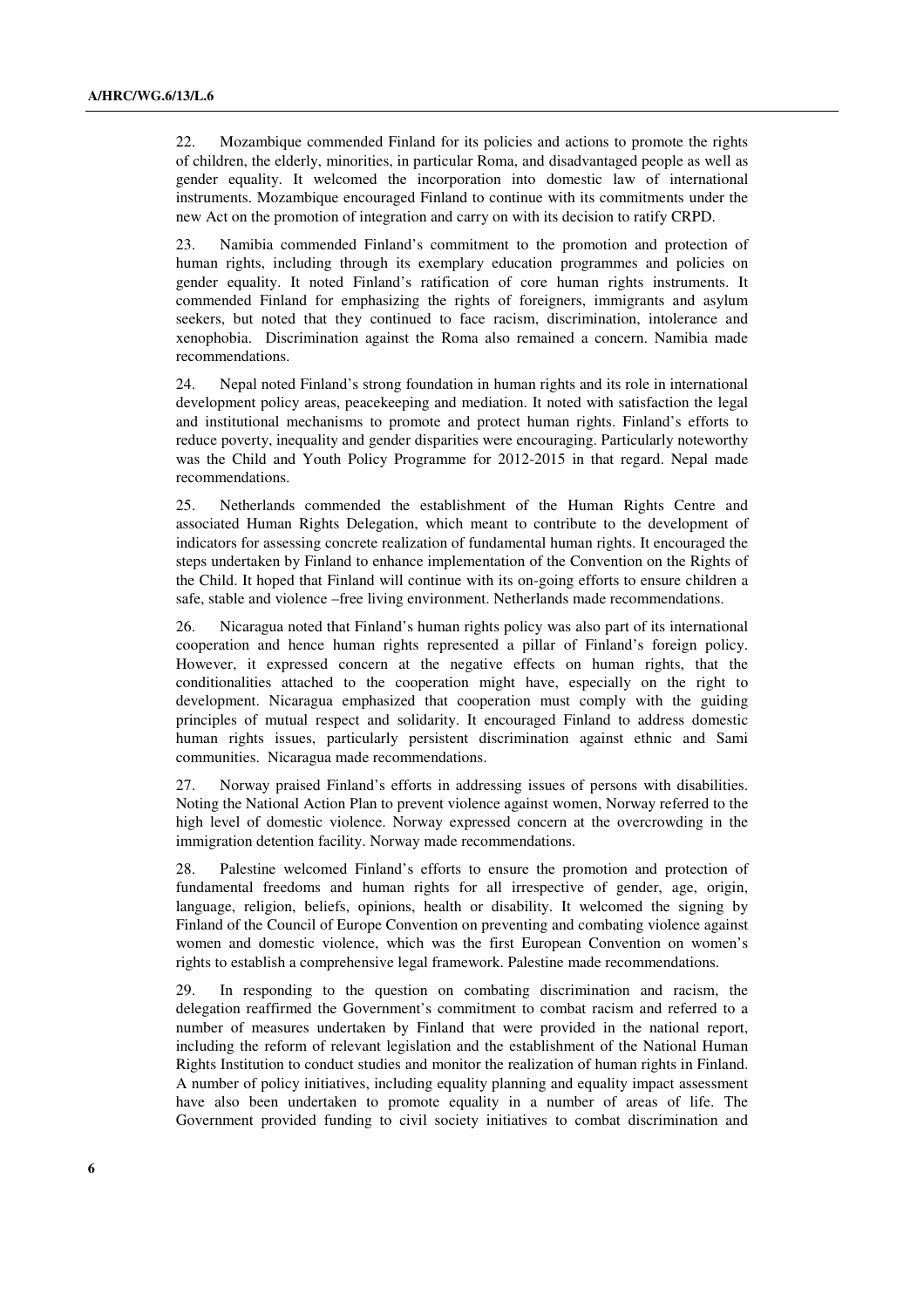racism. The Government promoted the participation of minority groups in decision making in a number of policy areas.

30. The delegation informed the intention of Finland to ratify the ILO Convention no 169 by 2015 with the aim to strengthen the participation of Sami, especially with regard to access to land and water. In this respect, Finland has amended the Mining and Water Acts to ensure rights of the Sami to participate in decision making. A national program for revitalizing the Sami languages has been adopted. A Nordic Sami Convention i is being drafted with the participation of the representatives of the Government and Sami.

31. The Government has started the development of a new integration program for the period of 2012 -2015, which would include measures to address the issues of employment, education, housing, access to social welfare and health, and cultural rights of immigrants. One of the focuses of this program is the reduction of unemployment among immigrants.

32. To address the issue of child labor in the companies that operate outside of Finland, the Government has a special program to promote corporate social responsibilities of such companies. The corporate social responsibility has also been an important part of the Government's development policy with the aim to actively cooperate with the companies to ensure their contribution to the development in the respective countries.

33. In respect to questions on Finland's policy and approach to development cooperation, the delegation mentioned that with regard to women's rights international human rights standards must be applied. Regarding Finland's development assistance objective, the delegation reiterated its commitment for increasing its ODA towards the 0,7 per cent target.

34. Finland started the training of trainers and establishment of focal points in municipalities for the formation of the network to combat domestic violence as a part of the implementation of the National Action Plan on combating domestic violence. Finland has been also working to address the issue of the lack of shelters for victims of domestic violence and social services.

35. Philippines welcomed the broad participatory process in the preparation for the 2nd UPR cycle and the formulation of its First National Action Plan for human rights promotion and protection. It commended Finland's frank acknowledgement that women are paid 17 per cent less than men for doing the same or equivalent work. Philippines also referred to the situation of migrants and their protection under domestic labour and social laws. Philippines made recommendations.

36. Portugal welcomed Finland's determination to combat racism, intolerance and discrimination and the recent amendment to the Criminal Code. Portugal was concerned about the high incidence of violence against women and in this respect it welcomed the adoption of a national action plan in 2010, which was based on a comprehensive approach. It welcomed Finland's signature of the Optional Protocol to the CRC on the communications procedure. Portugal made recommendations.

37. Romania welcomed specific measures, including legislative measures, adopted by Finland in the field of human rights, particularly to reduce violence against women, to address homelessness and to improve the rights of immigrants and the Sami community. It requested more information on Finland's National Action Plan on Fundamental and Human Rights. Romania also asked for details about results achieved in the implementation of its twin-track gender equality strategy.

38. Russian Federation noted steps taken by Finland to implement the recommendations made during the first UPR. The Russian Federation expressed its concern over the fact that children were taken away from families and placed in the children institutions based on the arbitrary and groundless decisions. It referred to information provided by NGOs about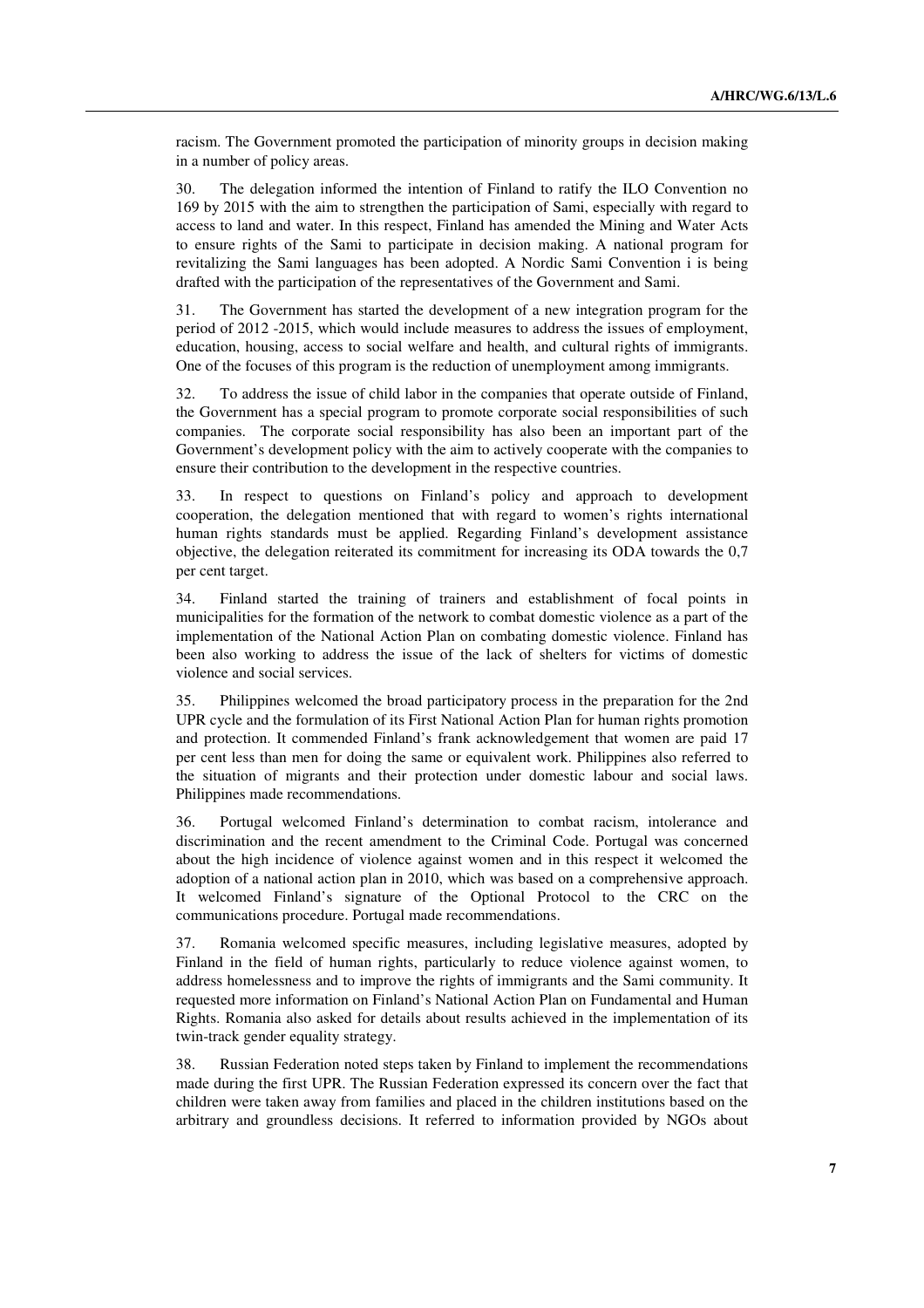insufficient professional training of the staff working in those institutions. Russian Federation also expressed concern over the compulsory hospitalisation of patients in psychiatric institutions. The Russian Federation made a recommendation.

39. Slovakia noted the broad and open national consultation process in the process of preparation of its report. It commended Finland for being among the first group of countries to sign the Optional Protocol to CRC on a communication procedure. Slovakia noted with appreciation the establishment of an independent human rights centre and associated human rights delegation attached to the Office of the Parliamentary Ombudsman, jointly constituting Finland's National Human Rights Institution. Slovakia made constituting Finland's National Human Rights Institution. Slovakia made recommendations.

40. Slovenia welcomed the fact that Finland has taken meaningful steps to fulfil its commitments from the first cycle of the review, and that a gender perspective was integrated into the UPR follow-up process. It welcomed Finland's commitment regarding human rights at the national and international level. In particular, it welcomed the leadership role of Finland in the process leading to adoption of a new Optional protocol on a communications procedure to the CRC, signed by Finland in 2012. Slovenia made recommendations.

41. Spain noted the strong commitment of Finland to the promotion and protection of human rights, which perfectly complemented its foreign policy both bilaterally and internationally, with particular emphasis on the United Nations system. Internally, Finland had rigorous constitutional protection and a number of independent bodies monitoring compliance of its human rights obligations and exercising control over public administration. Spain made recommendations.

42. Sweden welcomed the Finnish National Action Plan for Human Rights adopted in March 2012 and the establishment of a Finnish National Centre for Human Rights. Sweden referred to the ruling of the European Court of Human Rights on the excessively lengthy trial proceedings and other violations of article 6 of the European Convention of Human Rights. It also mentioned the criticism that the Finnish Immigration Service faced with regard to the deportation of asylum-seekers to countries where their safety was highly challenged, even with the risk of torture. Sweden made recommendations.

43. Thailand highlighted Finland's efforts to prevent discrimination and violence against women and children. It commended the establishment of the National Human Rights Institution and Human Rights National Action Plan. Thailand welcomed Finland's efforts to promote non-discrimination for the Roma population and urged Finland to further promote the rights of all minorities. It appreciated Finland's victim-centred approach to combating trafficking in persons and its efforts to review procedures relating to asylumseekers. Thailand made recommendations.

44. Ukraine praised Finland for the truly multi-participatory approach in preparing its national report, which had enabled all interested national human rights actors, including civil society, to provide their views and assessments of the Finnish human rights situation. It made a recommendation.

45. Finland confirmed that the CRPD and its Optional Protocol would be ratified once two working groups set up to prepare legislation for ratification and to consider the legal obstacles to ratification had completed their work in autumn 2012. A draft bill on the new legislation should be ready for the submission to the Parliament at the earliest in autumn 2013.

46. Regarding the ratification of other international treaties, the delegation said that the draft bill on the OP-CRC-SC had been approved by the Parliament and ratification should take place in June 2012. As to the ratification of the Optional Protocol to ICESCR, the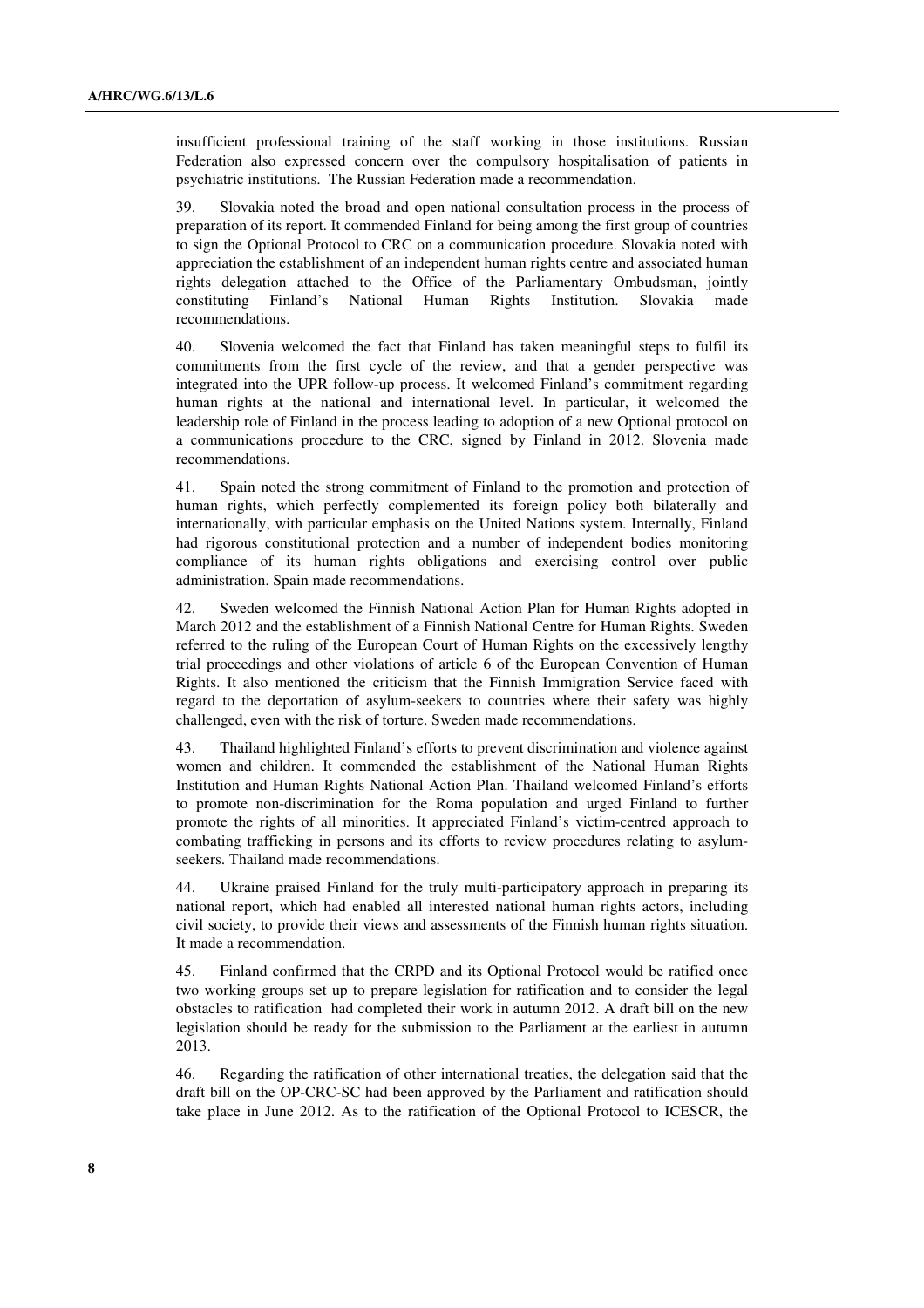delegation assured that insurance of economic, social and cultural rights was the government's priority and a draft bill had been prepared for submission to Parliament in this respect. The ratification of the Optional Protocol to CAT has also been in the process and a government bill was currently being drafted for submission to Parliament in autumn 2012, with the Parliamentary Ombudsman proposed as the required national mechanism. The Finnish Government had considered the ratification of the ICRMW several times and had concluded that it was not expedient to ratify the Convention, as no distinction was made between migrant workers and other immigrants in legislation and they therefore enjoyed the same rights. Moreover, the status of migrant workers was not only affected by social security law, but also by social security agreements concluded by Finland and EU social security legislation.

47. With regard to combating bullying and discrimination in schools, the delegation said that Finland had launched an anti-bullying programme with the participation of over 90 per cent of schools. An evaluation of the programme indicated that it had significantly reduced bullying and victimization, including verbal, physical and cyber bullying, with 98 per cent of victims reporting that their situation had improved. Furthermore, a positive effect on academic achievement and motivation levels had been recorded. The programme had won the European Crime Prevention Award in 2009.

48. Turning to sexual crimes and rape, in 2011 the revised Criminal Code came into force with widening the scope rape.

49. In response to enquiries about Finland's first Human Rights National Action Plan, the delegation said that it had been prepared through an open dialogue with civil society, the Ombudsman and other stakeholders. The main priority had been to ensure efficient follow-up and implementation of its commitments.

50. As for questions relating to minority groups, trafficking in persons and the detention of foreigners, the delegation said that revised legislation on trafficking in persons was under preparation, including provisions for a national assistance system for victims of trafficking, identifying victims and exchange of information between the authorities and other actors. Furthermore, the Finnish police, border guards and immigration service personnel received regular training on how to combat human trafficking.

51. The detention of unaccompanied minor asylum-seekers will be prohibited and alternatives to detention should take precedence. The inter-ministerial working group had recently published its first draft on child detention, which proposed the prohibition of the detention of unaccompanied children and that the detention of other children should be more closely regulated. Children detained with their families under the Aliens Act would only be placed in administrative detention units, for as short a duration as possible and only as a last resort. Concerning the question raised on comprehensive statistical data on detained foreign nationals, the delegation acknowledged that there was a lack of sufficient information, but efforts were being made to remedy the situation.

52. With regard to children placed in social institutions, measures to reduce the number of children taken into care would be strengthened, with the emphasis shifting to prevention and early support services. Recently, for the first time family care had overtaken institutional care as the primary form of substitute care. Children with significant problems, however, continued to be taken into care. There were plans to intensify the supervision of institutions by national and regional authorities.

53. Concerning questions raised on provisions for mental health, the delegation said that the new Health Care Act would deal also with mental health issues and measures had been adopted to promote it within preventive primary services and voluntary services. The Mental Health Care Act was also due for review, which was scheduled for autumn 2012.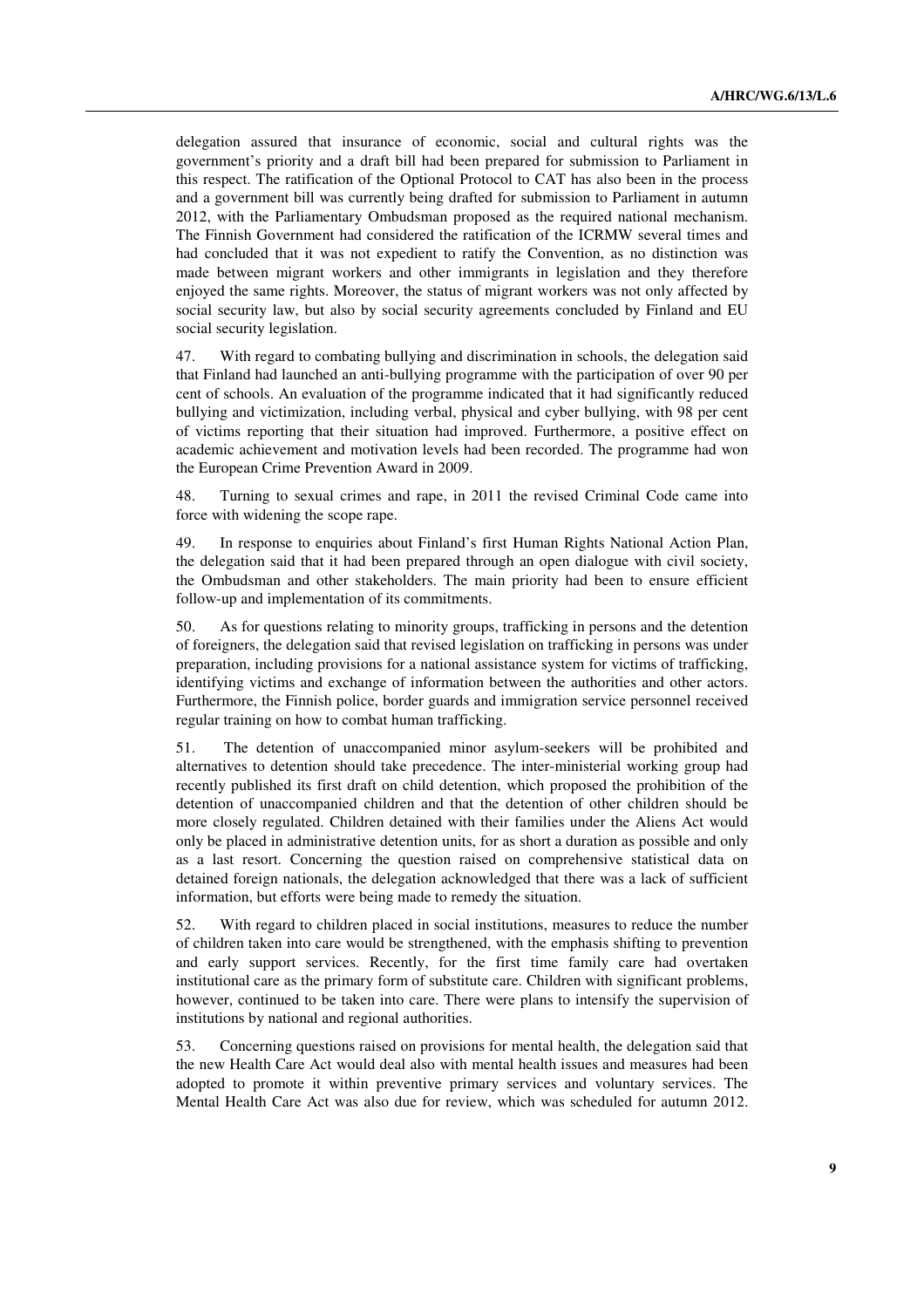One amendment planned was a revision of the rights of patients in cases of compulsory hospitalization.

54. With regard to gender equality in the workplace, the delegation acknowledged that there was still a gender pay gap in Finland, which currently stood at 17 per cent. The main reason was the gender segregation prevalent in the labour market and steps were being taken to bridge the gap through gender-awareness education, positive recruitment measures and steps to promote the equal sharing of parental responsibilities, including equal paternity and maternity leave.

55. As for the twin-track gender equality strategy, the delegation said that gender mainstreaming was an important principle, and that it works better if there was a key focal point in the Government. In the Finnish Government, the focal point was the Ministry of Social and Health Affairs. An interesting innovation had been 'gender budgeting', with all ministries responsible for identifying gender aspects when allocating budgets. It had proved useful in increasing gender awareness and thus contributing to gender equality.

56. United Kingdom of Great Britain and Northern Ireland encouraged Finland to ensure effective implementation of the National Action Plan of 2010, especially with regard to women's rights. It welcomed Finland's commitment to ratify the Convention on the Rights of Persons with Disabilities and its Optional Protocol and stressed the importance of this ratification. It referred to the creation of a National Human Rights Institution. United Kingdom of Great Britain and Northern Ireland encouraged Finland to continue protecting the rights of the Roma minority domestically. It made recommendations.

57. United States of America congratulated Finland for its record on the human rights of LGBT individuals. It expressed concern at the excessive length of judicial proceedings and the occasional failure to provide detainees timely access to legal counsel. While commending Finland on its system for monitoring trafficking in persons, it noted that more effort should be made to identify and support victims. It was concerned by reports of societal discrimination against ethnic minority in Finland. United States of America made recommendations.

58. Uruguay noted the adoption of the Action Plan on Fundamental and Human Rights. Uruguay commended Finland for its commitment to improve the implementation of the CRC. However, it raised concerns about the practice of corporal punishment in homes. Uruguay welcomed Finland's efforts to revise its legislation in compliance with CAT. It expressed concern over the use of administrative detentions for asylum seekers, irregular migrants, unaccompanied minors and other vulnerable people. It expressed concern over the Finish Government's study of ICRMW which recommended non-adherence to it. Uruguay made recommendations.

59. Uzbekistan asked Finland about measures that were envisaged to prohibit forced labour in the country, given that requiring destitute persons to work fell under the definition of forced labour under ILO Convention No. 29. It also asked what steps were being taken to ensure equal work opportunities for men and women, remove wage inequality and prohibit the dismissal of women because of pregnancy or childbirth. It made recommendations.

60. Algeria appreciated the commitment of Finland to achieve the MDG of allocating 0.7 per cent of GNP to Official Development Assistance. It encouraged Finland to consider reviewing its position regarding the ratification of ICRMW. Algeria also stressed the need to take new initiatives to eliminate the gender-based pay gap in addition to the tripartite equal pay programme. Algeria also noted the measures taken by Finland to combat racism and xenophobia and requested more information about the objectives of the first Finnish National Human Rights Action Plan. Algeria made a recommendation.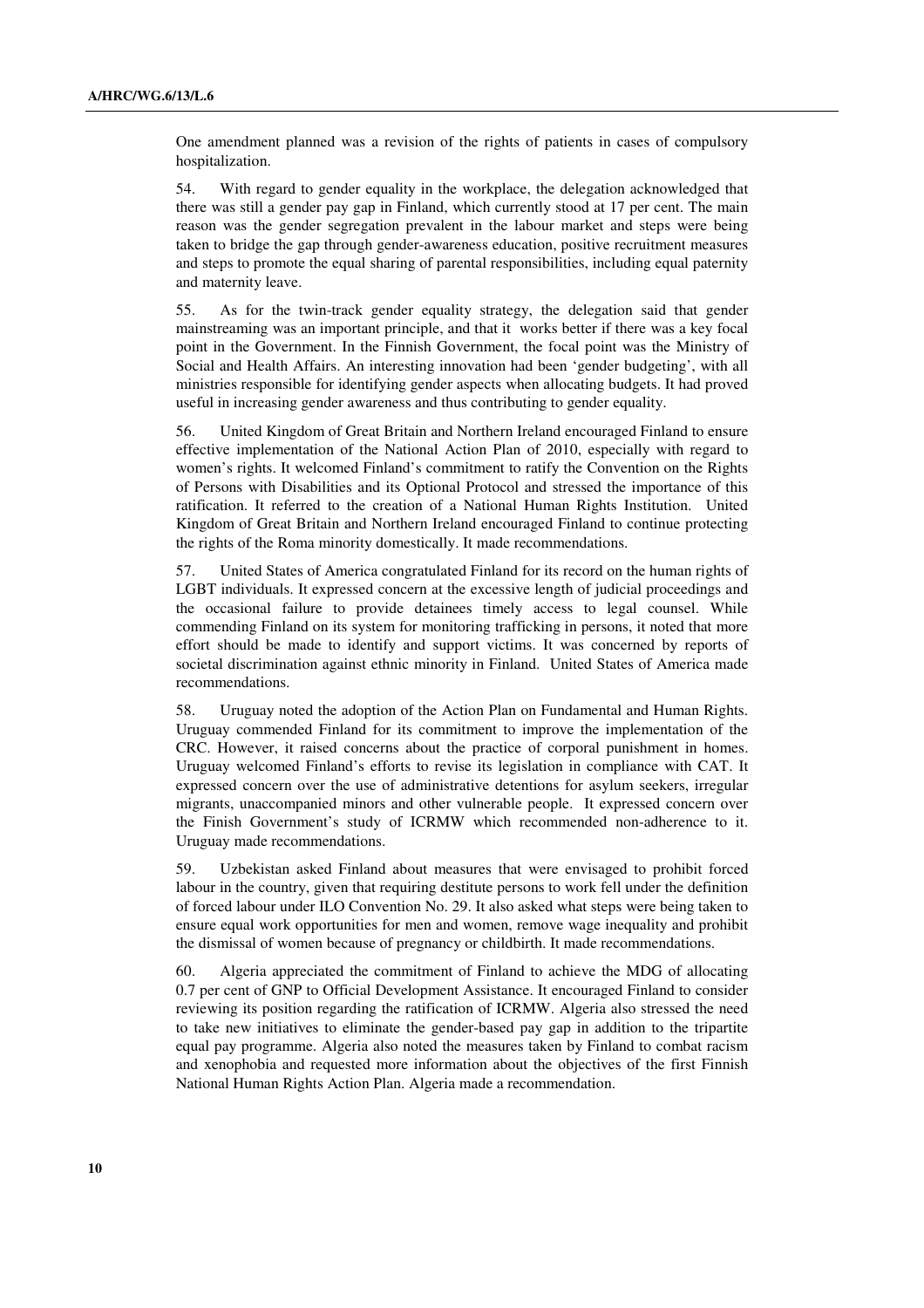61. Argentina, referring to the issue of health and the elderly raised in Finland's report, stressed the need to promote the rights of the elderly internationally in order to strengthen the enjoyment of their rights. It commended Finland for the measures it had adopted to implement the recommendations made in the first UPR cycle, especially those relating to eliminating discrimination. Argentina made recommendations.

62. Belgium highlighted the issue of discrimination against women and protection of children. It praised Finland for its 2007-2011 Plan of Action promoting reproductive and sexual health, and for its National Plan for the elimination of corporal punishments against children. Belgium stressed the need to provide shelter, adequate resources and specialised staff for victims of sexual harassment and violence. It made recommendations.

63. Brazil noted that Finland was not immune to human rights challenges, including the high incidence of violence against women, which was double the EU average, and the negative perception of immigrants. It welcomed the establishment of the Human Rights Centre and the enhancement of dialogue between the Government and civil society. It commended Finland for its efforts in the United Nations to promote preventive diplomacy and the peaceful dispute settlement. Brazil made recommendations.

64. Iceland congratulated Finland on the National Action Plan on Fundamental and Human Rights and encouraged Finland to ensure effective implementation of the Plan. Iceland commended Finland for its comprehensive approach to reduce violence against women, including domestic violence and human trafficking by means of the National Action Plan to Reduce Violence against Women. Iceland encouraged Finland to guarantee implementation of this plan; and to prepare and implement a similar plan regarding the right of the child. It made a recommendation.

65. Chile considered that Finland's institutional strength and well-functioning national mechanisms had enabled Finland to make consistent progress in promoting and protecting human rights. It welcomed the establishment of the Human Rights Centre to operate as Finland's national human rights institution. Chile also welcomed the launch of Finland's first Human Rights National Action Plan, which had been promoted through the participation of civil society organizations. Chile made recommendations.

66. China commended Finland's achievement in gender equality and the rights of persons with disabilities, and its policy regarding the rights of minorities, migrants and other vulnerable groups. It inquired about the experiences of Finland in eliminating hate speech and racism. China made recommendations.

67. Ecuador recognized Finland's efforts on the protection of gender equality. It noted that there was high female representation in parliament and at ministerial level. Ecuador was concerned at increasing reports of the physical and psychological ill-treatment of asylum-seekers and irregular immigrants by the police, including the frequent use of lengthy administrative detention. It was also concerned about repeated reports of domestic violence, female deaths due to domestic violence, sexual harassment and suicides. Ecuador made recommendations.

68. Egypt appreciated the attention that Finland paid to achieving equality between women and men. It also recognised the steps aimed at combating violence against women although were concerned by the prevalent high rates of such violence. Egypt inquired about the measures taken to address domestic abuse of and violence against children and the effectiveness of those measures. It raised concerns about the rise in hate speech and other manifestations of racism and xenophobia. It referred to the situation of migrants, refugees and asylum-seekers as well as persons belonging to national, ethnic or religious minorities. Egypt made recommendations.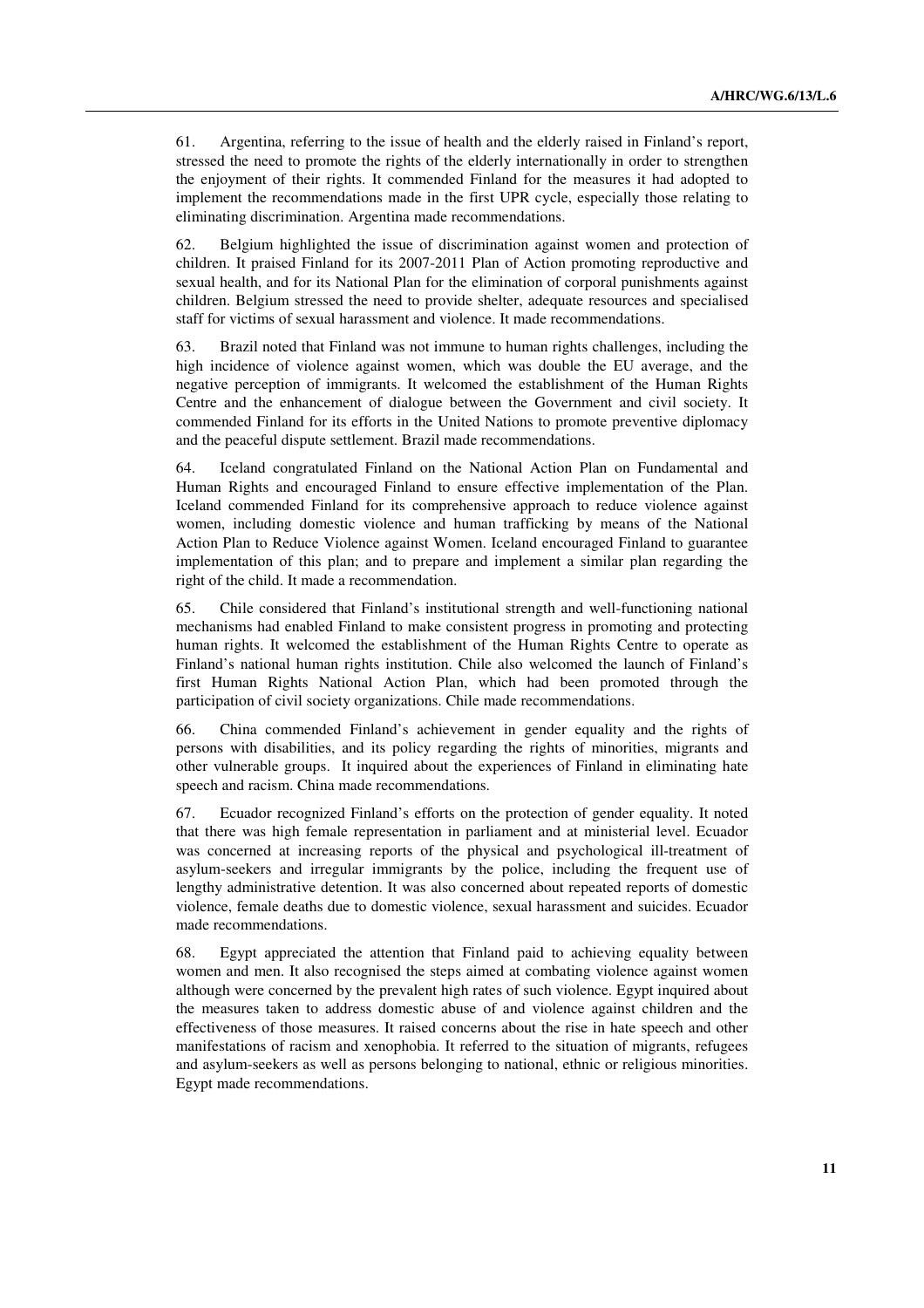69. The delegation mentioned that civil society took active part in the process of ratification of CRPD. In general, there is a long tradition of the Government's close cooperation with the civil society in meeting treaty body obligation, including reporting. The draft periodic reports have been shared and discussed with NGOs. Concluding observations of the treaty bodies have been widely shared with civil society which should be shared as a best practice among other countries.

70. On the question on rendition flights, Finland responded that the Ministry for Foreign Affairs in cooperation with respective state bodies carried out enquiries in a transparent manner regarding allegations that CIA aircrafts illegally transporting prisoners landed at the Finnish airports in the period of 2001-2006. The findings were made public and document no evidence to support that the rendition flights landed at the Finnish airports. The Ministry for Foreign Affairs has referred its findings to the Parliamentary Ombudsman who is currently examining a complaint by a private individual with regard to the alleged rendition flights.

71. In respect to discrimination of LGBTI persons, the delegation acknowledged the existing challenges in protection of the rights of this group and that the protection of the rights of LGBTI persons were not visible enough in Finland. In addition to the ongoing reform of the legislation, the Ombudsman for Equality has increasingly been called upon to address the protection of the sexual and gender minorities. The delegation assured its commitment to work closely with the LGBTI community and NGOs to address the protection of this minority.

72. The national assistance system exists for the victims of human trafficking and it includes the provision of legal advice, crisis assistance, social welfare and healthcare services and is based on special needs of each victim. The system has been in the process of reform for further improvements and the adoption of a new anti-trafficking legislation is expected next year. Deportations have been taken in connection of the so called Dublin procedure, as according to the Finnish immigration service, in all states applying the Dublin regulation there should be a system in place that can offer assistance and advise to the possible victims of trafficking. All cases are, however, examined individually.

73. The delegation reported that the detention of foreigners has been used only as a last resort. Such detainees have a right to question their detention before courts.

74. Finland stated that while the rate of use of alcohol has decreased but it still remained high, especially among youngsters in comparison to the European standards. Measures have been taken to address this issue, including awareness campaigns. The Government plans to review the Alcohol Act to introduce further restrictions to alcohol advertisement and increase further taxation on alcohol.

75. In response to the question on corporal punishment, the delegation stated that corporal punishment is prohibited by law and there is zero tolerance to corporal punishment in Finland.

76. Estonia recognized that human rights were important part of Finnish domestic and foreign policies. It welcomed measures adopted to address violence and the ill-treatment of vulnerable groups in society. It commended Finland for its efforts to change the legal base for social services to provide assistance to women and child victims of violence and for the establishment of a special shelter for abused children. Estonia encouraged Finland to continue its efforts to address the rise of hate speech in public fora. Estonia made a recommendation.

77. France paid tribute to Finland for its policy in the area of social integration of women and for signing the Convention of the Council of Europe on prevention and fight against violence towards women and domestic violence. France inquired about measures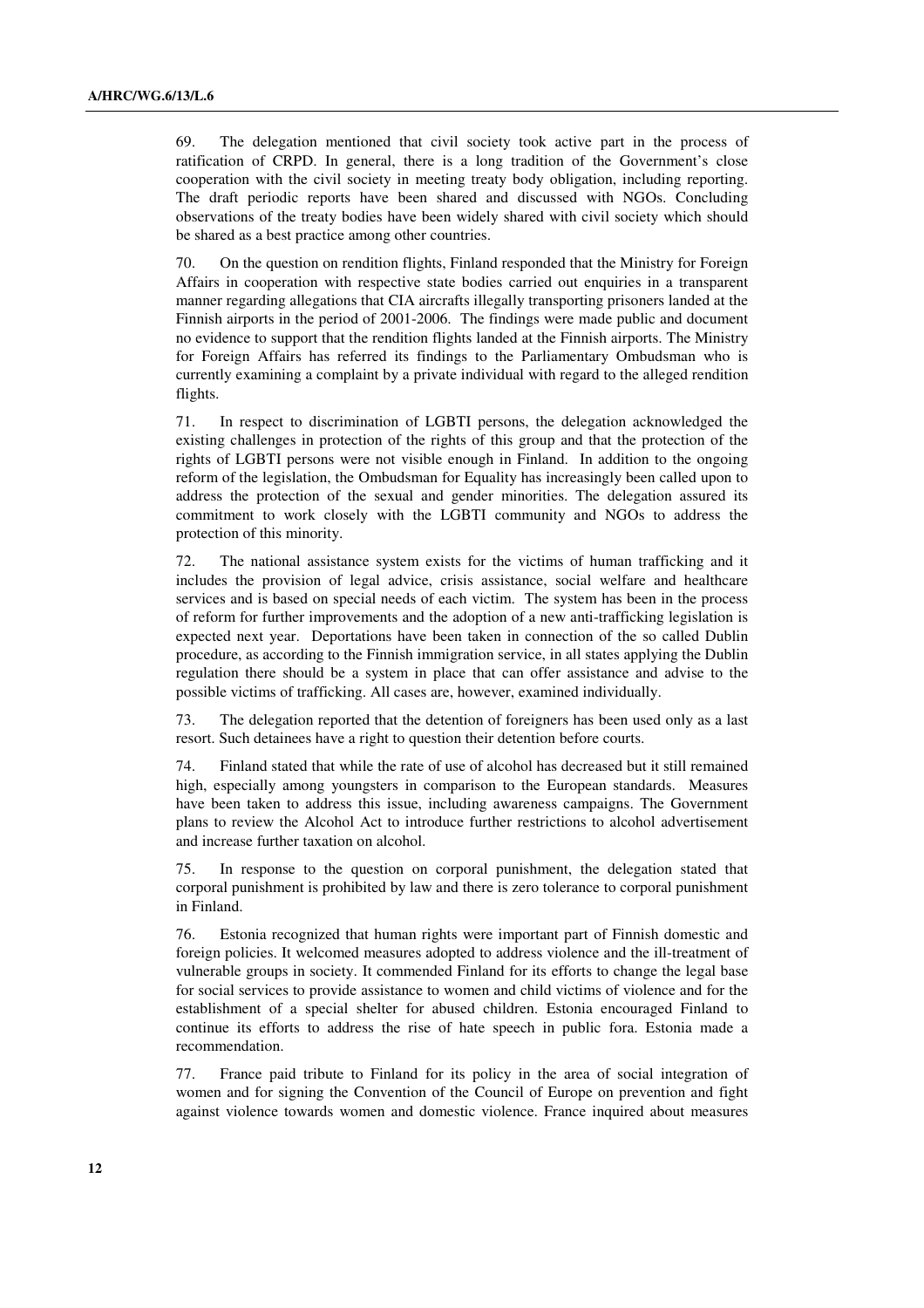that Finland has been implementing and planning to tackle these issues regarding judicial procedures and care for victims. France commended Finland for the elaboration of a law project on the Ratification of the International Convention for the Protection against Enforced Disappearances. France welcomed Finland's intention to ratify the Optional Protocol to the Convention against Torture. France made recommendations.

78. Germany commended Finland for the inclusive and innovative way of preparing the national report for the second UPR cycle and considered it a best practice. It referred to the amendments to the Criminal Code to intervene in racist and other hate speech and upgrade Internet monitoring system. Germany inquired whether Finland intended to raise more public awareness on this issue. It also asked about Finland's plans to focus on the Roma question in its awareness raising campaigns. Germany requested further information on the concrete steps that were planned to ensure protection and assistance to women, victims of gender-based violence.

79. Guatemala welcomed Finland's programme and policy aimed at the rights of women, children, ethnic and linguistic minorities, indigenous peoples, persons with disabilities, persons with HIV and sexual and gender minorities. Guatemala also congratulated Finland for the ratification of various international instruments and requested information about the steps taken to ratify the ILO Convention no. 169. It praised Finland's efforts to protect the rights of migrants. Guatemala also requested further information on legislation and practices in the area of migration. Guatemala expressed concern over reported high level domestic violence and encouraged Finland to continue its efforts to protect women and children.

80. Hungary noted with satisfaction the National Action Plan on Fundamental and Human rights. It inquired about how Finland intended to promote the rights of children living in remote communities, many of whom being members of ethnic, linguistic or national minorities. It then inquired about any plans to further reduce the duration of both the military and the non- military service and whether the government be inclined to substitute the current penalty of total objectors with a fine based scheme. Hungary made recommendations.

81. India appreciated the publication of the voluntary mid-term report on the implementation of the UPR recommendations. It welcomed the launch of the Equality First Project to combat discrimination, adoption of an integration policy, efforts to combat and prevent racism and xenophobia, especially on the Internet and the launch of the National Action Plan to reduce violence against women. India inquired about the government's plan to address the issue of victims of trafficking and their testimony in cases of prostitution. It welcomed the establishment of the National Human Rights Institution in 2012 and made a recommendation.

82. Indonesia welcomed the adoption of the first National Action Plan on Fundamental and Human Rights and the establishment of the Human Rights Centre. It noted the various measures and initiatives in eliminating discrimination and preventing violence against women and children, referring to the Equality First Project and the National Action Plan against Disciplinary Violence for Children. Indonesia made recommendations.

83. Islamic Republic of Iran referred to concerns over the human rights violations in Finland, particularly with regard to the existing inequality and discrimination against women, children and workers. It made recommendations.

84. Iraq praised Finland's approach to human rights through its first National Action Plan on Fundamental and Human Rights. It asked Finland about its policy to reduce poverty and gender inequality and measures to combat racism and discrimination. It also inquired about its projects after 2013 in the National Action Plan. Iraq made recommendations.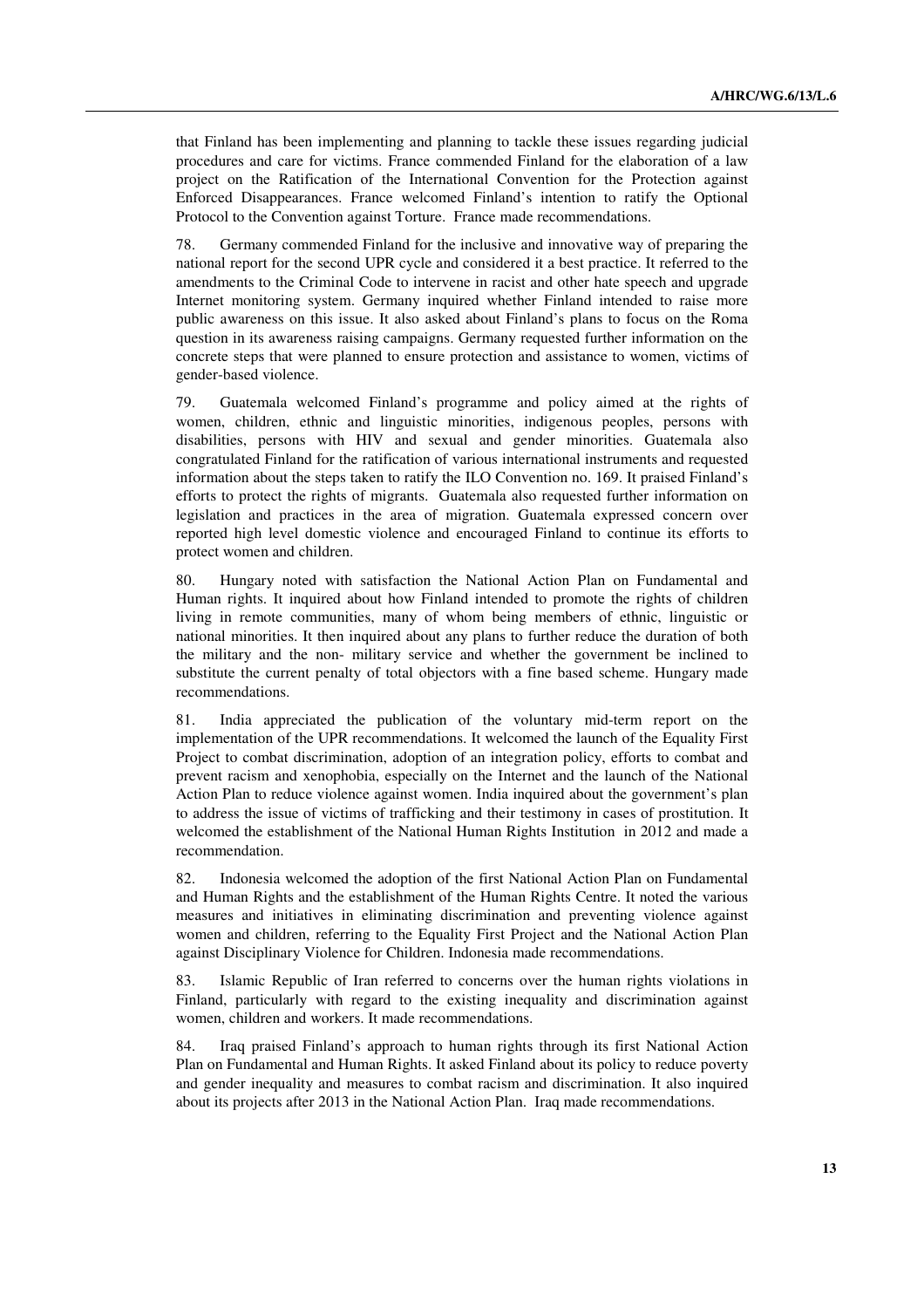85. On the issue of hate speech and xenophobia, particularly in the Internet and the press, Finland noted that since 2007 there has been a serious increase in hate crimes. The police carried out preventive work and made efforts to lower the threshold for reporting hate crimes to the police. The police have also been trained to recognize racial motivations during investigations. The police have also stepped up Internet monitoring and citizens are encouraged to report actively.

86. Finland expressed its view that the Paris Principles were applied when establishing the new Human Rights Centre. The resources for the Centre which just became operational were not very big at the moment.

87. Finland had been actively working together with other EU countries and institutions to address the discrimination against the Roma and their socio-economic situation because it was a common challenge and that all EU member states had issued national strategies.

88. In conclusion, Finland noted with appreciation the participation of all delegations in the review. The dialogue would allow Finland to assess the extent to which tit had implemented the recommendations received during the review in 2008. The delegation noted that the new Network for Fundamental and Human Rights, with representatives from all Ministries, would review all recommendations received during this review and actively follow up on their implementation. Furthermore, Finnish civil society would be invited to follow-up as well. Finland stated that a voluntary interim report on the progress made would be submitted to the Human Rights Council in 2014.

# **II. Conclusions and/or recommendations**

89. **The recommendations formulated during the interactive dialogue and listed below have been examined by Finland and enjoy the support of Finland**:

89.1. **Advance its efforts to ratify CRPD (Namibia) / Actively consider ratifying CRPD (China) / Ratify and implement the CRPD, with active involvement of representatives of persons with disabilities (Slovenia) / Expedite the on-going internal proceedings and ratify the CRPD and its Optional Protocol enabling individual complaints (Portugal);**

89.2. **Continue strengthening efforts to ratify CED (Argentina) / Ratify CED and fully recognize the competence of the Committee on Enforced Disappearances (France);**

89.3. **Ratify the Optional Protocol to CRC on the sale of children, child prostitution and child pornography (Belgium);**

89.4. **Proceed swiftly with the ratification of the OP- CRC-SC and OP-CAT (Estonia);**

89.5. **Ratify OP-CRC-SC, OP-CAT, CRPD and its Optional Protocol, CED, and OP-ICESCR (Spain);**

89.6. **Consider signing and ratifying the ICRMW (Egypt);**

89.7. **Consider ratifying ICRMW as well as ILO Convention no.189 on decent work of domestic workers (Philippines);**

89.8. **Ratify promptly the ILO Convention 169 (Nicaragua) / Conclude as soon as possible the process towards the ratification of the ILO Convention (169) on indigenous and tribal peoples in independent countries and carry out the necessary internal normative adjustments to this end (Mexico) / Ratify ILO Convention No. 169 on Indigenous and Tribal Peoples in Independent**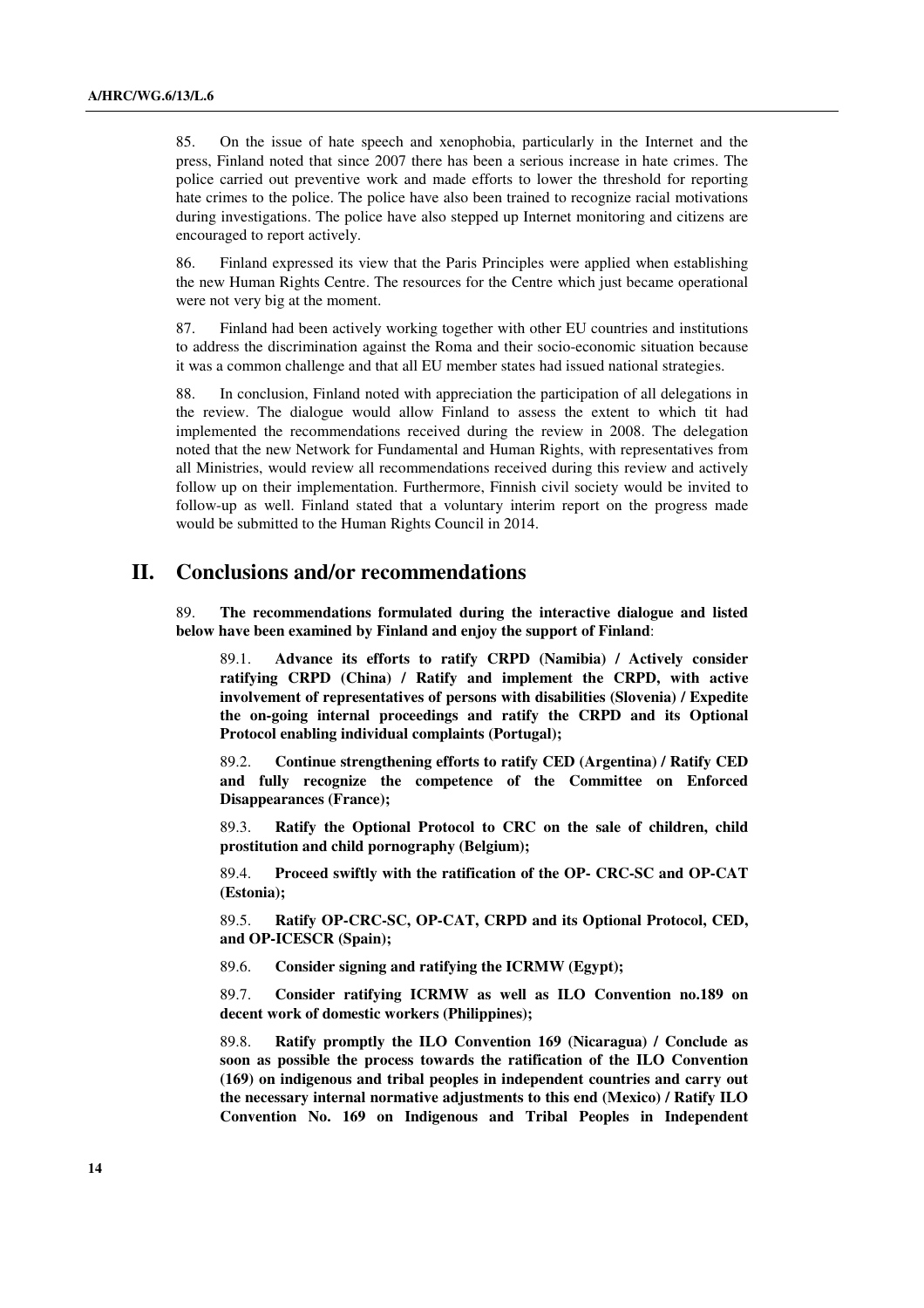**Countries within the term of office of the current government administration (Norway);**

89.9. **Consider adhering to and/or ratifying all those international human rights instruments that have not been adhered to and/or ratified (Ecuador);**

89.10. **Take further legislative and institutional measures for the promotion and protection of human rights including those of the immigrants (Nepal);**

89.11. **Ensure that the National Human Rights Institution is fully compliant with the Paris Principles (India);**

89.12. **Reinforce its efforts, such as the drafted National Action Plan for Reducing Crime, to eliminate the phenomenon of bullying and violence at schools (Slovakia);**

89.13. **Brief the Human Rights Council in their UPR mid-term review report on the lessons learnt of the National Action Plan on Fundamental and Human Rights, including on the effectiveness of the established indicators (Hungary);**

89.14. **Undertake further measures aimed at protection of women's rights, including prevention of violence (Ukraine);**

89.15. **Continue its efforts in eliminating discrimination and preventing violence against women and children (Indonesia);**

89.16. **Take effective legal and practical measures to eliminate all forms of discrimination and violence against women and children, in particular women and children with disabilities, immigrant and refugee women and children, and women and children from ethnic and religious minorities, especially Muslims and Roma (Iran);**

89.17. **Continue to combat racism and discrimination and adopt effective national legislation in this regard (Palestine);**

89.18. **Strengthen efforts to restrict the outbreaks of racism and xenophobia, especially the manifestations of racism on the Internet, as was recommended by CERD (Spain);**

89.19. **Persevere in its efforts to prevent and combat xenophobia, in particular on the Internet (Morocco);**

89.20. **Step up its efforts to combat racism and xenophobia and ensure that racially-motivated crimes are promptly detected, investigated and sanctioned (Algeria);**

89.21. **Increase the attention and effective measures to fight against discrimination faced by minorities, ensuring the protection of their rights (Spain);**

89.22. **Strengthen mechanisms aimed at combating discrimination, racism and xenophobia, and persevere in the adoption of measures to promote tolerance and respect of foreigners and members of national, racial and ethnic minorities (Chile);**

89.23. **More stringent monitoring mechanisms to address the rise in racist and racially-motivated crimes and xenophobic acts, and ensure effective detection, investigation, prosecution, and punishment (Egypt);**

89.24. **Continue its efforts to combat racism, intolerance and discrimination as well as to strive towards the integration of Roma and immigrants (Portugal);**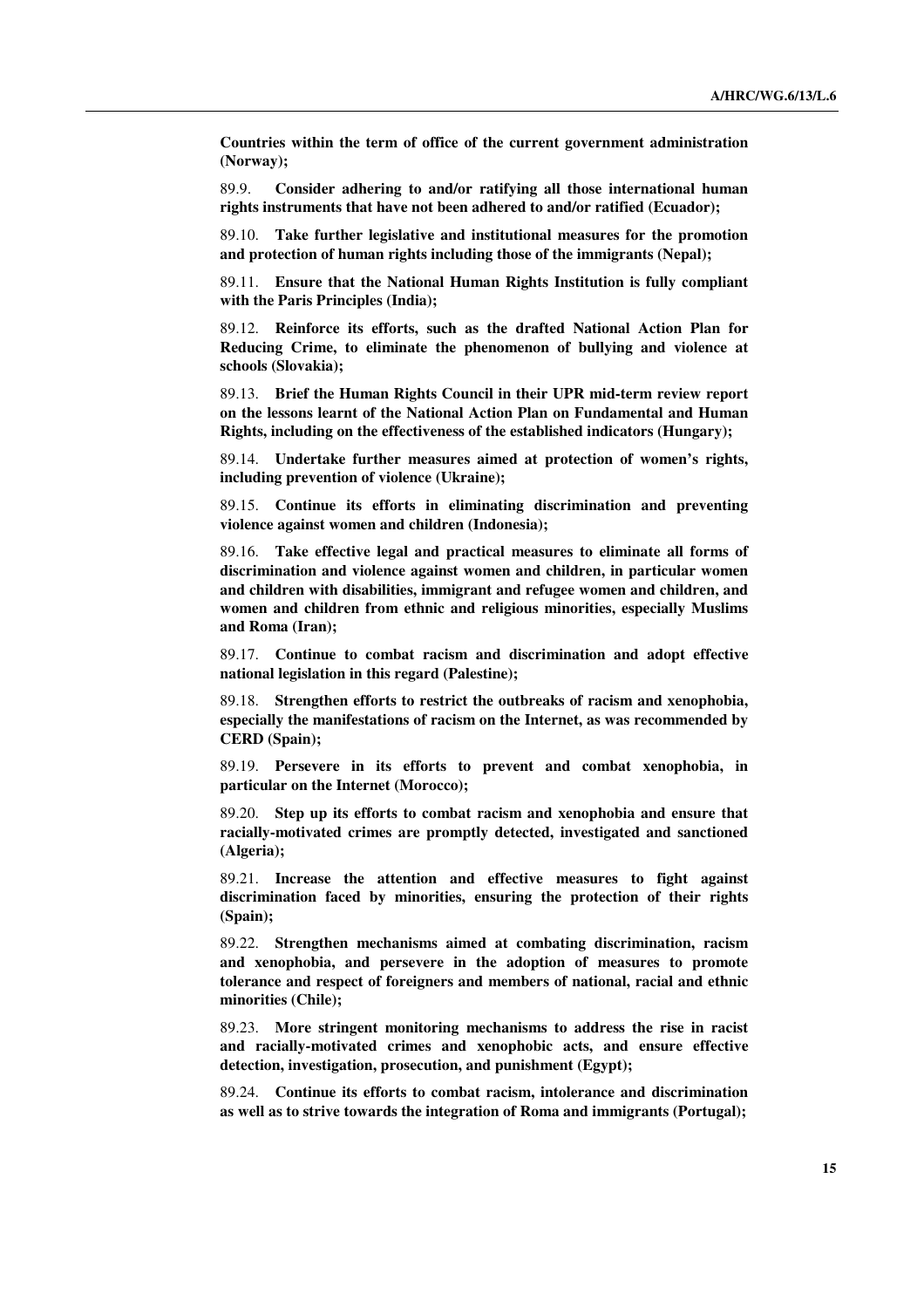89.25. **Strengthen its measures to protect the rights of foreigners, immigrants, asylum-seekers and the Roma as well as enhance its integration programmes to enforce the principles of equality and non-discrimination, which are enshrined in its Constitution (Namibia);**

89.26. **Pursue appropriate, efficient policies to eliminate the social exclusion of the most vulnerable groups, in particular mentally disabled children, immigrant and refugee children and children from ethnic minorities at schools (Slovakia);**

89.27. **Continue efforts in empowering those sections of the society that require special treatment (Nepal)**;

89.28. **Give special attention to the prevention of domestic violence against women and children (Mexico);**

89.29. **Strengthen the relevant legislative and implementation frameworks regarding the violence against women (Egypt);**

89.30. **Prevent the re-victimization in cases of violence in intimate partnership and bring perpetrators to justice (Brazil);**

89.31. **Ensure that rape is categorized as a sexual violation rather than according to the degree of violence used or threatened by the perpetrator; and facilitate access to justice for victims of rape to ensure that cases of rape are reported and prosecuted in court (Slovenia);**

89.32. **Take effective measures to eliminate widespread sexual misuse and harassment against women and girls, including on the Internet and via mobile phones (Iran);**

89.33. **Ensure that women who are victims of trafficking are recognized as such and provided with protection and assistance (Slovenia) (UK);**

89.34. **Implement existing procedures upholding internationally recognized standards in combating trafficking in persons and conduct necessary training for law enforcement to properly identify and protect victims of trafficking (USA);**

89.35. **Watch over the full implementation of laws that forbid corporal punishment in all settings through, among other measures, awareness-raising campaigns between adults and children, as well as the promotion of positive and non-violent forms of discipline that do not affect the upbringing of these children (Uruguay)**;

89.36. **Ensure that children are heard in the judicial and administrative procedures concerning them, in accordance with procedures adapted to their maturity and, when children must be placed, this be done in family-type structures rather than in institutions (Belgium);**

89.37. **Promptly create a national mechanism for the prevention of torture with access to all places of deprivation of liberty (France);**

89.38. **Take steps to ensure by both legislative and non-legislative measures, including initiatives for the promotion of multiculturalism, the protection of all religions and faiths and the non-escalation of hatred among people of different religions and faiths, based on the tenets of understanding, mutual acceptance and respect (Malaysia);**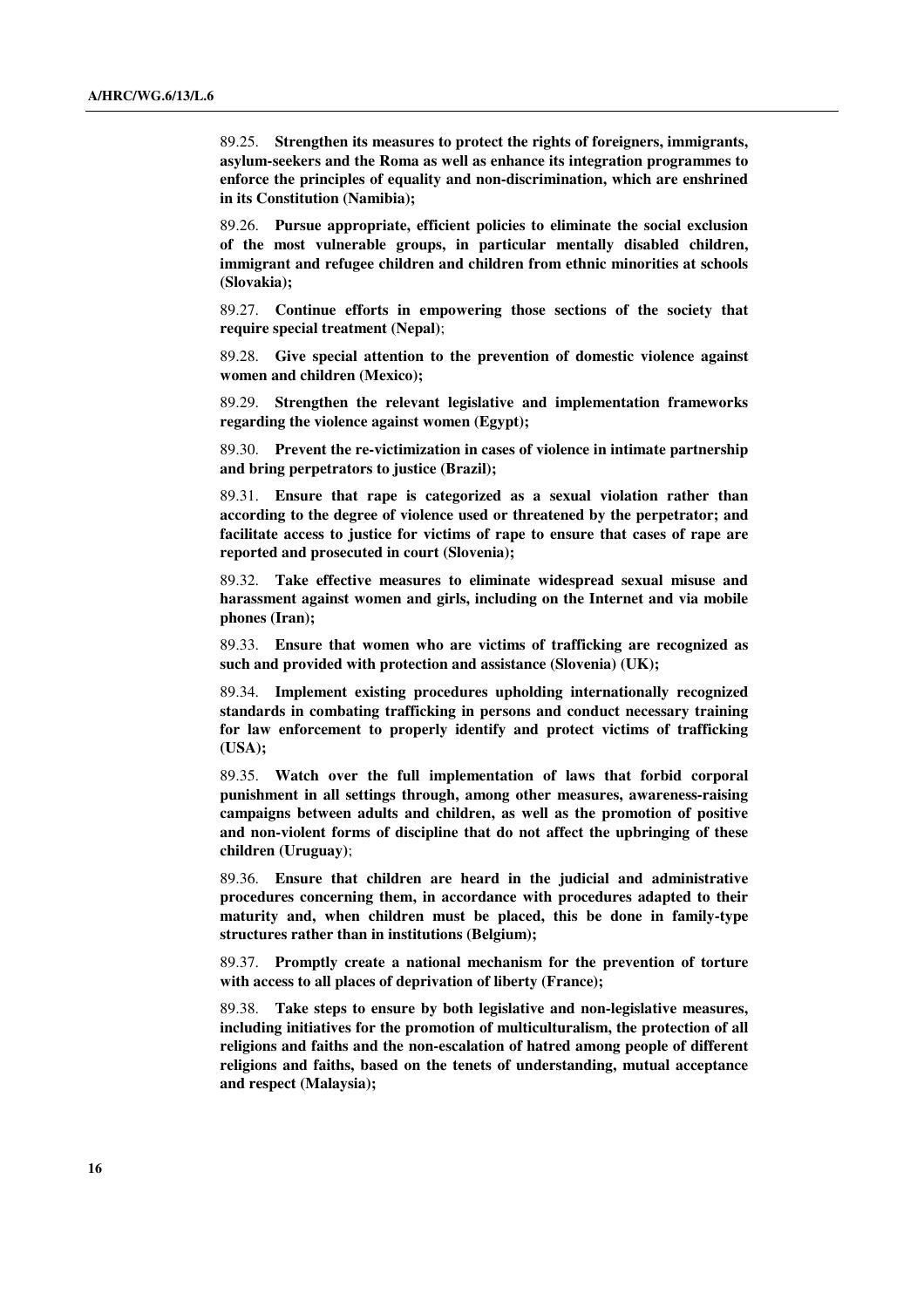89.39. **Implement strict measures, including in the area of legislation, to combat hate speech and other manifestations of racism and xenophobia, including on the internet, in line with the obligations under articles 19 and 20 of ICCPR (Egypt);**

89.40. **Take effective measures to combat racist propaganda and the xenophobic material on the Internet (Iran);**

89.41. **Share its best practices acquired in fighting internet spread racism, including the results of the lasts measures that is the ratification of relevant instruments, modification of the Criminal Code, police monitoring of the internet (Hungary);**

89.42. **Ensure effective implementation of the ILO Forced Labour Convention no. 29 and the ILO Convention no. 100 concerning Equal Remuneration for Men and Women Workers for Work of Equal Value (Uzbekistan);**

89.43. **That the first National Action Plan for Fundamental and Human Rights integrate the concerns of all minorities (Nicaragua);**

89.44. **Consider the possibility of establishing new measures to strengthen the respect for the rights of migrants and fight against all forms of discrimination they suffer (Argentina);**

89.45. **Implement training programs in the field of human rights for the police and the forces of order, especially directed at improving the treatment of asylum-seekers and immigrants in an irregular situation and consider ratifying the ICRMW of 1990 (Ecuador )<sup>1</sup>** ;

89.46. **Evaluate the internal guidelines and criteria with regards to risk assessment in the countries of origin of asylum-seekers and ensure a continuous flow of information and education on these internal guidelines (Sweden);**

89.47. **Take concrete measures to reduce the resort to detention of migrants solely for immigration purposes (Brazil);**

89.48. **Apply alternative measures to the detention of asylum-seekers and irregular immigrants, including children and other vulnerable people, and establish a mechanism to examine this practice (Uruguay);**

89.49. **Adopt specified standards for accommodation of unaccompanied children and establish additional conditions for the appointment of a guardian for them (Thailand);**

89.50. **Give more attention to asylum-seekers and unaccompanied minors in cases of family reunion (Iraq);**

89.51. **Reconsider the matter by taking the necessary steps to fulfil the objective expressed in 2008 to reach the 0.7% target for ODA in relation to the Millennium Development Goals by 2015 (Norway);**

<sup>1</sup> The recommendation as read during the interactive dialogue: Implement training programs in the field of human rights for the police and the forces of order, especially directed at improving the treatment of asylum-seekers and immigrants in an irregular situation and ratify the ICRMW of 1990 (Ecuador).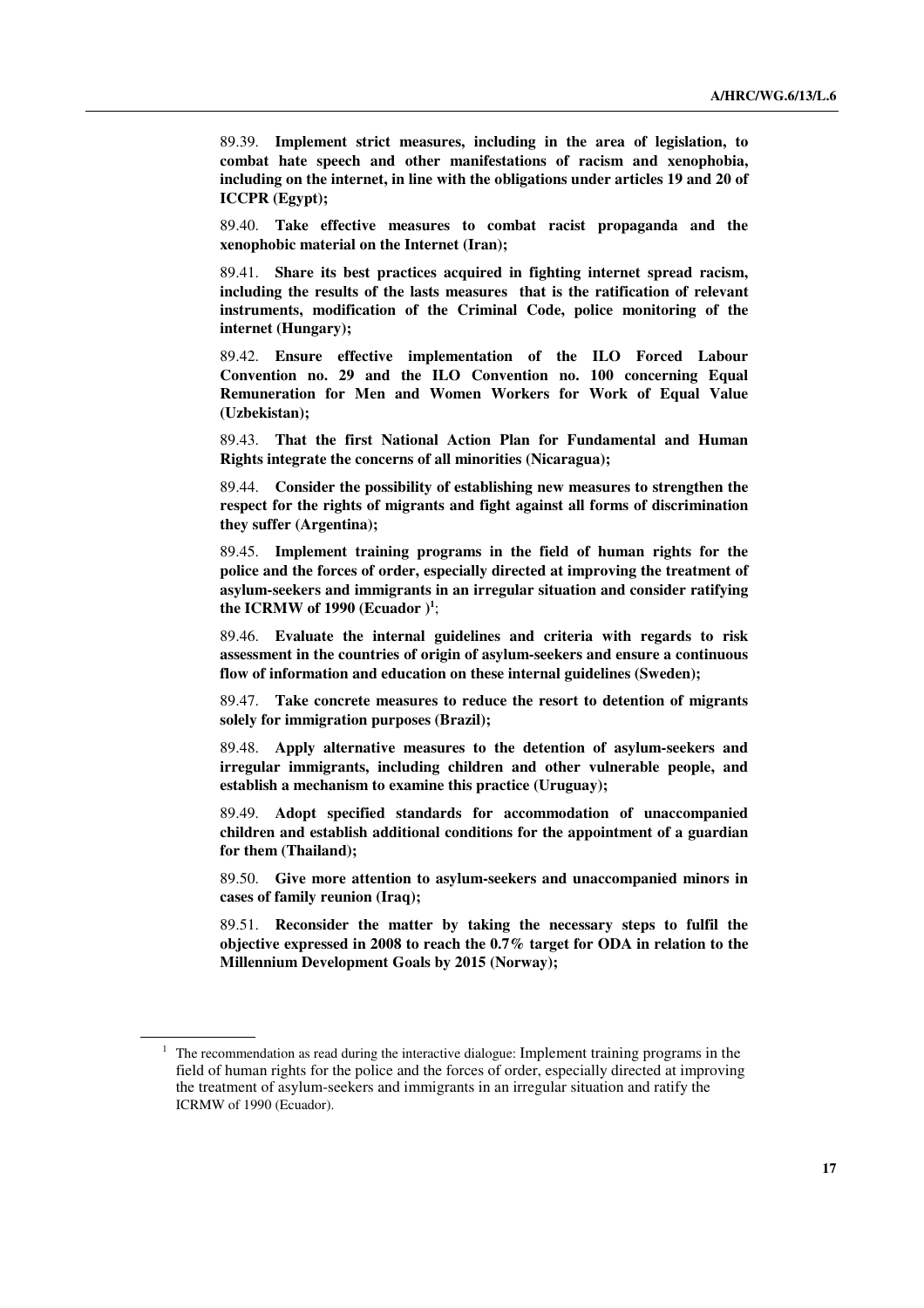90. **The following recommendations will be examined by Finland which will provide responses in due time, but no later than the 21st session of the Human Rights Council in September 2012.**

90.1**. Ratification and effective implementation of CRPD, with full participation and active involvement of NGOs in the promotion, protection and monitoring of the human rights treaty framework (UK);**

90.2. **Develop and introduce specific measures directed at improving professional training of the staff of the children institutions, improving the legislation and practice in the provision of psychiatric treatment, as well as eradicating discrimination against ethnic minorities (Russian Federation);** 

90.3. **Undertake concrete measures to ensure that the media production and coverage are non-discriminatory and promote positive images of girls and women (Malaysia);**

90.4. **Take effective legal and practical measures to prevent and combat dissemination of racist, xenophobic and Islamophobic propaganda in particular in press and on the Internet (Iran);**

90.5. **Carry out more efforts to integrate the Roma minority in society, especially by the allocation of funds for the implementation of the National Plan and the participation of this minority in carrying out this Plan (Spain);**

90.6. **Continue to take tangible measures to guarantee equal treatment of Roma and other minorities to promote the right to work and to better integrate them into the society (China);**

90.7. **Establish broad public outreach programmes to discourage discrimination against ethnic minority residents in Finland (USA);**

90.8. **Increase its efforts in the field of discrimination on grounds of sexual orientation and gender identity, inter alia, by review of national legislation and administration with a view to eliminate discrimination against LGBTI people with regard to family and parental rights and the right to security and integrity of the person (Iceland);**

90.9. **Allocate sufficient funds in order to ensure an effective implementation of the National Action Plan to reduce violence against women that came into force in 2010 (The Netherlands);**

90.10. **Further step up the efforts and allocate sufficient funds to ensure the effective implementation of the National Action Plan to prevent violence against women as well as broaden the action plan to cover domestic violence (Norway);**

90.11. **Continue strengthening measures aimed at addressing domestic violence, with special focus on the programmes being developed to consolidate the mechanisms to protect women and children (Chile);**

90.12. **Allocate the necessary funds to ensure effective implementation of the National Action Plan to combat violence against women (Palestine);**

90.13. **Take the necessary measures to prevent domestic violence, through the creation of a national action plan, in particular Finland was urged that the violence not be classified depending on the degree of violence or threat used by the author (Spain);**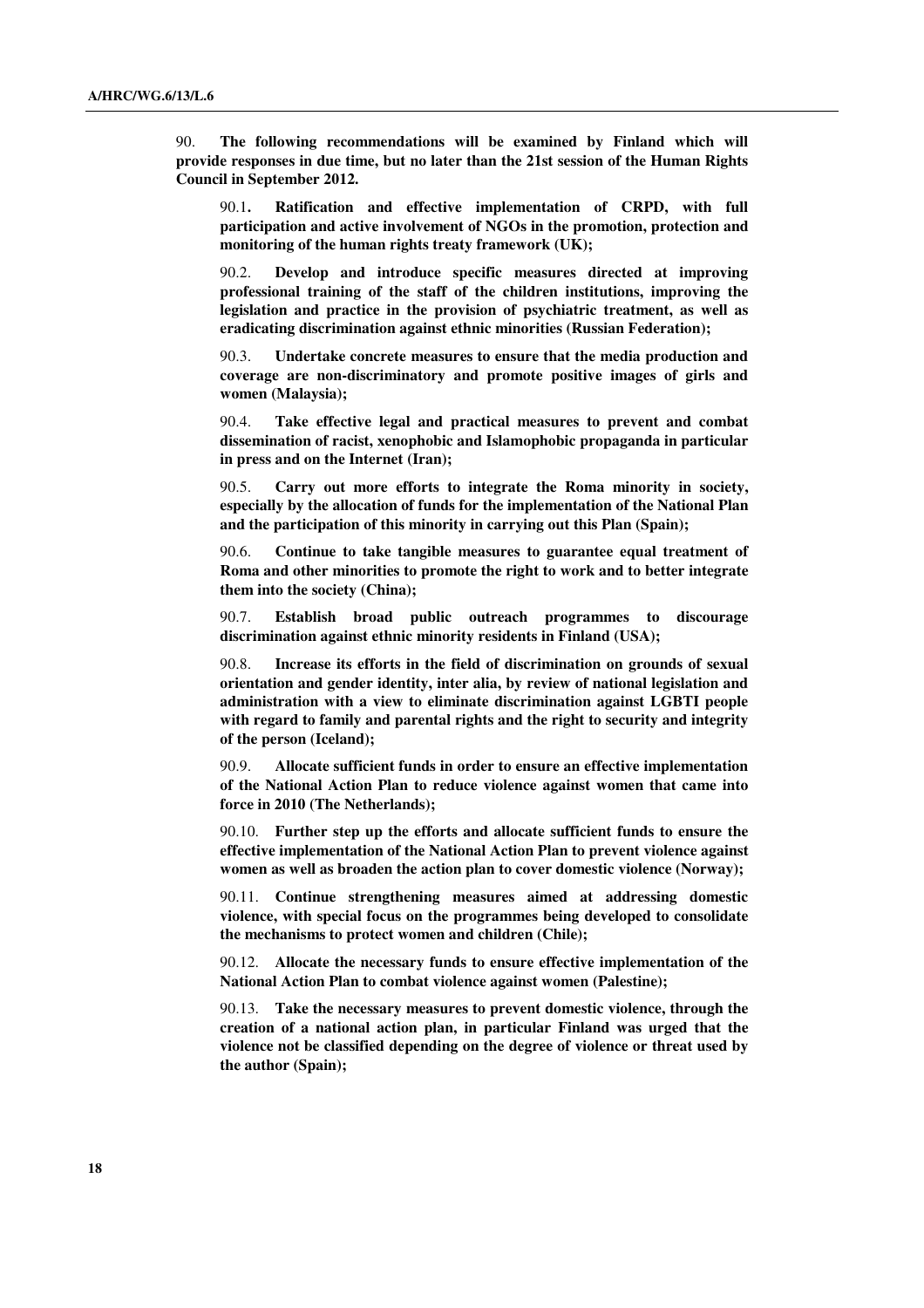90.14. **Step up its effort to prevent violence against women, particularly victims of trafficking, by providing adequate protection and assistance, especially shelters, funding and staffs for these shelters (Thailand);**

90.15. **Train educators and health workers in identifying signs of sexual abuse in children (Slovenia);**

90.16. **Provide a framework for prohibiting use of child labour by the Finnish companies engaged with businesses abroad and multinational companies headquartered in Finland (The Netherlands);**

90.17. **Allocate additional resources to the judicial system as necessary to ensure timely due process (USA);**

90.18. **Conclude the drafting of the Government bill on administrative proceedings and the preparations of the client service strategy (Sweden);**

90.19. **Carry out independent investigations regarding the cases of violations of labour rights in the country, including in the area of forced labour and equal pay between women and men (Uzbekistan);**

90.20. **Ensure equal pay for both sexes (Iraq);**

90.21. **Mental health services in schools should benefit from sufficient resources and qualified staff in order to deal with problems affecting in particular adolescents, such as suicidal thoughts and nutritional or addictive problems (Belgium);**

90.22. **Introduce human rights education as a mandatory part of teachers' training (Slovenia);**

90.23. **Establish a holistic legal and policy framework to guarantee the equal right of children with disabilities to access good-quality health-care services, public buildings and transportation (Iran);**

90.24. **Address overcrowding in the immigration detention facility by increasing the capacity of the existing facility or by making additional facilities available to ensure proper treatment of those detained (Norway);**

90.25. **That development aid must not be tied to conditionalities that do not take into account the traditional values of recipient countries (Namibia);**

90.26. **Investigate the cases of rendition flights where Finland's participation is suspected and bring to justice those involved, considering additionally the possibility of compensation for victims of torture in conformity with internal legislation and international legislation (Ecuador);**

91. **The recommendations below did not enjoy the support of Finland.**

91.1. **Adhere to ICRMW (Uruguay 3) /Expedite means and ways towards the ratification of the ICRMW as part of its international obligation in promoting and protecting the rights of migrant workers (Indonesia 2) / In conformity with article 77 of ICRMW, declare that it recognizes the competence of the Committee to receive and examine the communications that allege that the rights of individuals protected by this Convention have been violated (Uruguay).**

92. **All conclusions and/or recommendations contained in the present report reflect the position of the submitting State(s) and/or the State under review. They should not be construed as endorsed by the Working Group as a whole.**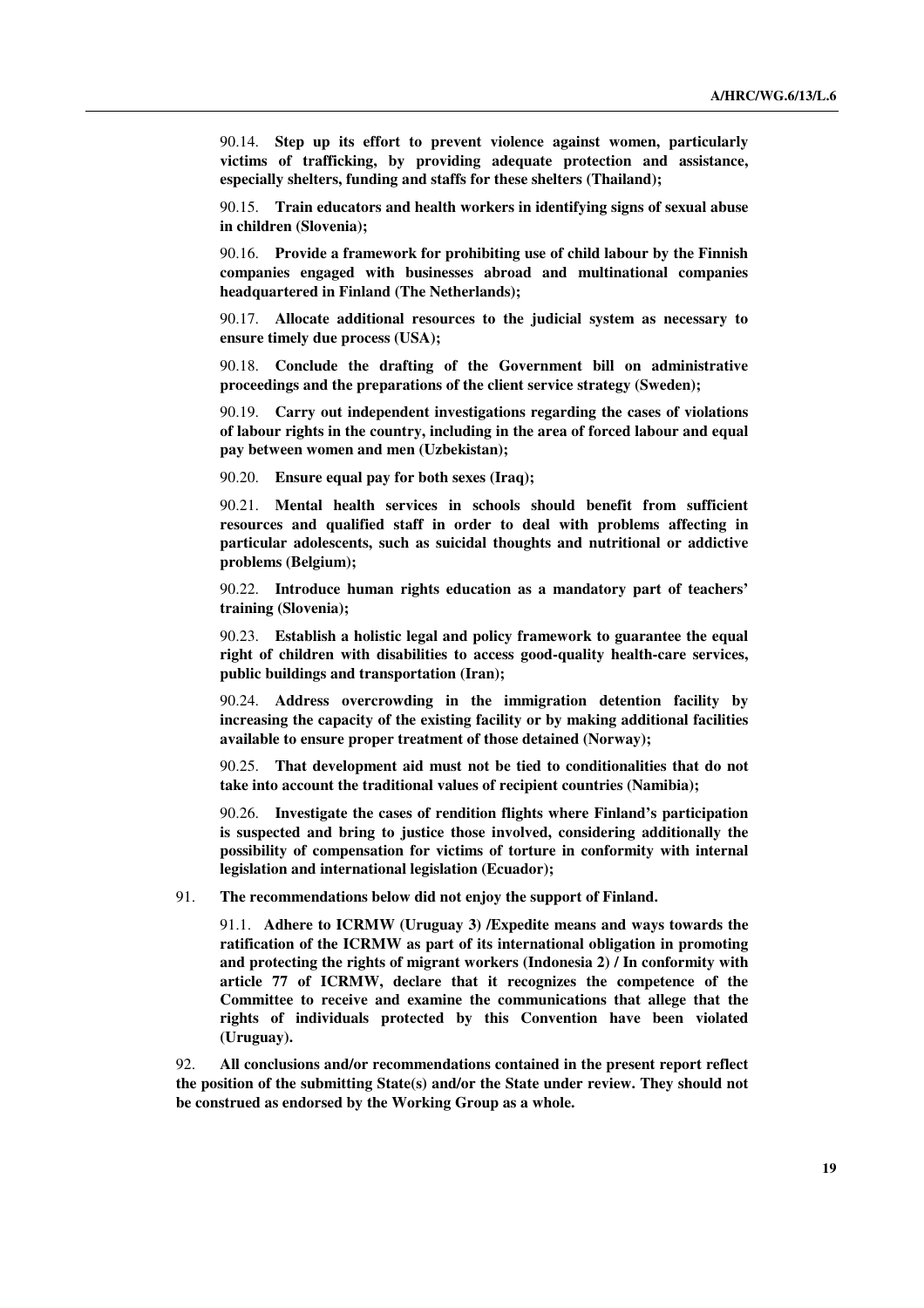### **III. Voluntary pledges and commitments**

93. Finland undertakes the following voluntary commitments.

(a) Finland renewed its commitment, presented during the first Universal Periodic Review of Finland, regarding the development assistance objective, as further elaborated in the national report for the second Universal Periodic Review.

(b) Finland is committed to more effective and systematic monitoring of the implementation of human rights. As part of this commitment, the newly established Network for fundamental and human rights, composed of contact persons representing all Ministries, will monitor the implementation of the National Human Rights Action Plan and prepare the Government Report on Human Rights Policy. The Network will analyse the situation of fundamental and human rights in Finland, including the implementation of Finland's human rights obligations and commitments, and the associated periodic reporting. The Network will also review UPR recommendations.

Finland has several good practices in the sphere of cooperation with civil society and other stakeholders on human rights. The Network will provide an opportunity for further development of these partnership models.

(c) Finland is committed to present a voluntary interim-report on the progress made in implementing the UPR recommendations to the Human Rights Council in 2014.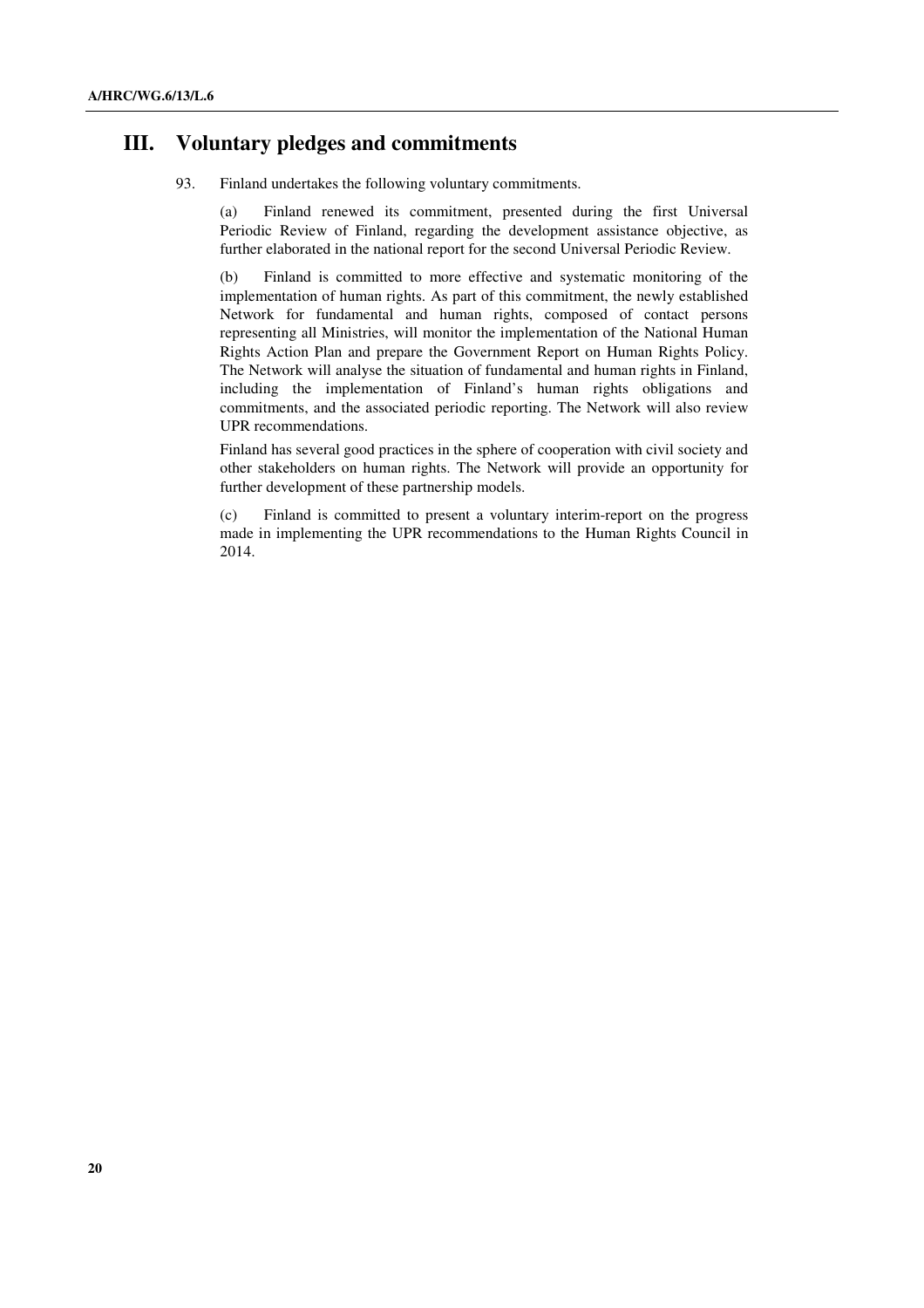## **Annex**

## **Composition of the delegation**

- The delegation of Finland was headed by Ms. Heidi Hautala, Minister for International Development, Ministry for Foreign Affairs and composed of the following members:
- Mr. Antti RytövuorI, Deputy Permanent Representative, Permanent Mission of Finland;
- Mr. Johannes Koskinen, MP, Chair of the Constitutional Law Committee, Parliament of Finland;
- Mr. Erik Lundberg, Head of the Unit for Human Rights Policy, Ministry for Foreign Affairs, Finland;
- Ms. Johanna Suurpää, Director, Ministry of Justice:
- Ms. Päivi Kairamo-Hella, Adviser, Ministry for Foreign Affairs;
- Ms. Maria Kurikkala, Diplomatic Adviser to the Minister for International Development Ministry for Foreign Affairs;
- Ms. Krista Oinonen, Legal Councellor, Ministry for Foreign Affairs;
- Mr. Timo Turkki, Ministerial Counsellor, Ministry of Defence;
- Ms. Susanna Siitonen, Ministerial Counsellor, Ministry of Employment and the Economy;
- Ms. Riitta-Maija Jouttimäki, Ministerial Counsellor,Ministry of Social Affairs and Health
- Ms. Viveca Arrhenius, Ministerial Counsellor, Ministry of Social Affairs and Health;
- Mr. Panu Artemjeff, Senior Officer, Ministry of the Interior;
- Ms. Kukka Krüger, Senior Officer, Ministry of the Interior;
- Mr. Mikko Cortés Téllez, Senior Planning Officer, Ministry of Education and Culture;
- Ms. Minnamaria Nurminen, Senior Adviser, Ministry of Defence;
- Mr. Ville Koponen, Legal Adviser, Ministry of the Environment;
- Ms. Tiina Sanila-Aikio, Liaison and Vice President of the Finnish Sámi Parliament;
- Ms. Martta October, Vice President, Liaison of Civil Society Organizations;
- Mr. Tapio Rantanen, Temporary Desk Officer, Ministry for Foreign Affairs, Finland;
- Mr. Stefan Lee, First Secretary, Permanent Mission of Finland;
- Ms. Hanna NISSINEN, Second Secretary, Permanent Mission of Finland;
- Ms. Annika Lindholm, Intern, Permanent Mission of Finland;
- Ms. Hanna Sarkkinen, Intern, Permanent Mission of Finland;